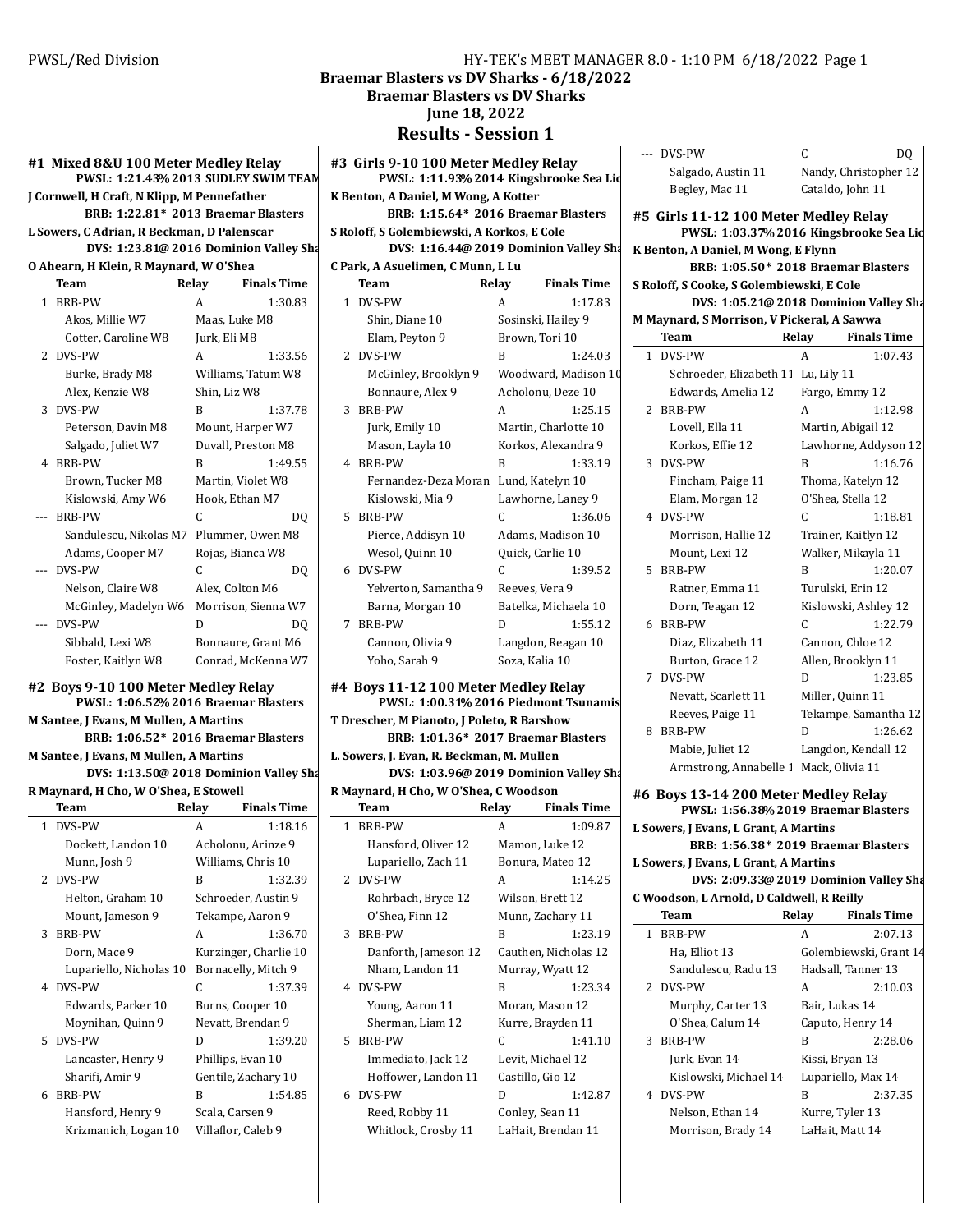Braemar Blasters vs DV Sharks - 6/18/2022

**Braemar Blasters vs DV Sharks** 

**June 18, 2022**

**Results - Session 1**

|                                                  |             |                        |     | Resuits - Əessiuli 1       |    |                            |                        |
|--------------------------------------------------|-------------|------------------------|-----|----------------------------|----|----------------------------|------------------------|
| #7 Girls 13-14 200 Meter Medley Relay            |             |                        |     | 2 BRB-PW                   |    | A                          | 2:18.48                |
| PWSL: 2:08.62% 2018 SUDLEY SWIM TEAM             |             |                        |     | Korkos, Christina 15       |    | Royer, Hannah 17           |                        |
| D Palenscar, S Craft, L Garvey, J Cornwell       |             |                        |     | Roloff, Sarah 16           |    |                            | Golembiewski, Sienna 1 |
| BRB: 2:10.84* 2018 Braemar Blasters              |             |                        |     | 3 DVS-PW                   |    | B                          | 2:28.81                |
| J. Mastropaolo, E. Haugen, K. Hosseini, S. Kissi |             |                        |     | Ly, Grace 17               |    | Eldredge, Maya 16          |                        |
| DVS: 2:10.70@ 2017 Dominion Valley Sha           |             |                        |     | Choberka, Eva 17           |    | Thoma, Riley 15            |                        |
| A Rhee, C Kochan, T Peny, C Miller               |             |                        |     | 4 BRB-PW                   |    | C                          | 2:40.94                |
| Team                                             | Relay       | <b>Finals Time</b>     |     | Barber, Maddie 16          |    | Lund, Emily 15             |                        |
| 1 DVS-PW                                         | A           | 2:23.03                |     | Ha, Irene 15               |    | Kissi, Alexa 16            |                        |
| Park, Christine 13                               |             | Buehler, Taylor 14     |     | 5 BRB-PW                   |    | B                          | 2:43.03                |
| Munn, Camryn 13                                  | Lu, Lucy 13 |                        |     | Martin, Lindsay 18         |    | Jerde, Alexis 17           |                        |
| 2 BRB-PW                                         | A           | 2:25.44                |     | Korkos, Anna 16            |    | Turulski, Sarah 17         |                        |
| Latona, Kherrington 13 Jones, Payton 14          |             |                        |     | 6 BRB-PW                   |    | D                          | 3:04.70                |
| van Waesberghe, Isabel McKennett, Lexie 13       |             |                        |     | Liptau-Davis, Hailey 17    |    |                            | Freedman, Kyleigh 18   |
| 3 DVS-PW                                         | B           | 2:33.84                |     | Barrett, Anya 17           |    | Jaimes, Kaylee 16          |                        |
|                                                  |             | Burns, Abigail 13      |     |                            |    |                            |                        |
| Ly, Maggie 14                                    |             | Koundi, Rita 14        |     | #10 Boys 8&U 25 Meter Free |    |                            |                        |
| Arnold, Lucy 14<br>4 DVS-PW                      | C.          | 2:58.10                |     | <b>PWSL:</b>               |    | 15.55% 2016 Ryan Maynard   |                        |
|                                                  |             |                        |     | <b>BRB:</b>                |    | 16.44* 2014 Michael Mullen |                        |
| Eldredge, Ansley 13                              |             | Conley, Madison 13     |     | DVS:                       |    | 15.55@ 2016 Ryan Maynard   |                        |
| Shin, Alice 13                                   |             | Trainer, Bella 14      |     | Name                       |    | Age Team Finals Time       |                        |
| 5 BRB-PW                                         | B           | 3:04.73                |     | 1 Jurk, Eli                |    | 8 BRB-PW                   | 19.78                  |
| Turulski, Emily 14                               |             | White, Alexa 13        |     | 2 Peterson, Davin          |    | 8 DVS-PW                   | 20.72                  |
| Cloonan, Molly 13                                |             | Bornacelly, Valerie 13 |     | 3 Hook. Ethan              |    | 7 BRB-PW                   | 21.45                  |
| #8 Boys 15-18 200 Meter Medley Relay             |             |                        |     | 4 Burke, Brady             |    | 8 DVS-PW                   | 21.72                  |
| PWSL: 1:45.65% 2021 Ashland Stingrays            |             |                        |     | 5 Duvall, Preston          |    | 8 DVS-PW                   | 23.59                  |
| M Jiang, B Stankovich, L Gentry, M VanDeusen     |             |                        |     | 6 Haugen, Lars             |    | 7 BRB-PW                   | 23.91                  |
| BRB: 1:51.23* 2014 Braemar Blasters              |             |                        |     | 7 Plummer, Owen            |    | 8 BRB-PW                   | 24.50                  |
| W Cumberland, S Maranto, T Scott, L Cumberland   |             |                        |     | 8 Brown, Tucker            |    | 8 BRB-PW                   | 25.62                  |
| DVS: 1:53.57@ 2016 Dominion Valley Sha           |             |                        |     | 9 Alex, Colton             |    | 6 DVS-PW                   | 26.39                  |
| R Reilly, E Huang, D Caldwell, L Schlevensky     |             |                        |     | 10 van Waesberghe, Luca    | 7  | BRB-PW                     | 26.87                  |
| Team                                             | Relay       | <b>Finals Time</b>     |     | 11 Sandulescu, Nikolas     | 7  | BRB-PW                     | 27.03                  |
| 1 BRB-PW                                         | A           | 1:59.93                |     | 12 Tatum, Bryce            | 8  | BRB-PW                     | 28.57                  |
| Sallade, Ben 18                                  |             | Nham, Maddox 16        |     | 13 Dukes, Zane             | 7  | BRB-PW                     | 29.25                  |
| Marin, Jake 18                                   |             | Martins, Alexander 16  |     | 14 Buesseler, Anders       | 8  | BRB-PW                     | 29.72                  |
| 2 DVS-PW                                         | A           | 2:03.44                |     | 15 Davis, Edward           |    | 8 DVS-PW                   | 29.95                  |
| Reilly, Ryan 16                                  |             | Arnold, Lleyton 16     |     | 16 Riddick, Mason          | 7  | DVS-PW                     | 30.13                  |
| Caldwell, Daniel 16                              |             | Spahic, Maksim 15      |     | 17 Cannon, Cam             | 8  | BRB-PW                     | 30.72                  |
| 3 BRB-PW                                         | B           | 2:11.47                |     | 18 Bonnaure, Grant         |    | 6 DVS-PW                   | 30.96                  |
| Roloff, Luke 15                                  |             | Nham, Nathan 18        |     | 19 Larrimore, Henry        | 7  | BRB-PW                     | 31.50                  |
| Davisson, Evan 17                                |             | McCombs, Dominic 17    |     | 20 Wong, Alexander         | 8  | DVS-PW                     | 31.68                  |
| 4 BRB-PW                                         | C           | 2:14.96                |     | 21 Adams, Cooper           | 7. | BRB-PW                     | 31.93                  |
| Mastropaolo, Nick 16                             |             | Kanefsky, Aaron 18     |     | 22 Yoho, Jesse             | 8  | BRB-PW                     | 34.45                  |
| Jurk, Ethan 16                                   |             | Atkins, Chris 16       |     | 23 Maas, Jacob             | 5  | BRB-PW                     | 34.89                  |
|                                                  |             |                        |     | 24 Lund, Ben               | 8  | BRB-PW                     | 35.38                  |
| #9 Girls 15-18 200 Meter Medley Relay            |             |                        |     | 25 Immediato, Sean         | 8  | BRB-PW                     | 35.47                  |
| PWSL: 2:01.27% 2019 Bridlewaves                  |             |                        |     | 26 Leone, Leo              | 8  | BRB-PW                     | 35.59                  |
| S Yowell, G Johnson, E Quinn, S Walker           |             |                        |     | 27 May, Alex               | 7  | BRB-PW                     | 52.18                  |
| BRB: 2:05.96* 2016 Braemar Blasters              |             |                        |     | 28 May, Joey               | 7  | BRB-PW                     | 52.81                  |
| M Roloff, M Tansill, M Mastropaolo, P Romine     |             |                        |     | 29 Pullen, Jackson         | 6  | BRB-PW                     | 56.91                  |
| DVS: 2:07.53@ 2021 Dominion Valley Sha           |             |                        |     | 30 Quick, Maximus          | 7  | ${\tt BRB\text{-}PW}$      | 1:02.16                |
| G Ly, A Farmerie, T Peny, A Sawwa                |             |                        | --- | Buesseler, Burke           | 5. | BRB-PW                     | DQ                     |
| Team                                             | Relay       | <b>Finals Time</b>     | --- | Hughes, Logan              | 8  | BRB-PW                     | DQ                     |
| 1 DVS-PW                                         | A           | 2:13.41                |     |                            |    |                            |                        |
| Torrey, Katie 15                                 |             | Caldwell, Camilla 15   |     |                            |    |                            |                        |
| Peny, Tess 18                                    |             | Golsen, Sarah 17       |     |                            |    |                            |                        |

| #11 Girls 8&U 25 Meter Free |                             |     |                          |                               |  |  |
|-----------------------------|-----------------------------|-----|--------------------------|-------------------------------|--|--|
|                             | <b>PWSL:</b>                |     |                          | 16.56% 2014 Lori Anne Madison |  |  |
|                             | BRB:                        |     | 17.65* 2009 Megan Roloff |                               |  |  |
|                             | DVS:                        |     |                          | 17.03@ 2018 Adina Asuelimen   |  |  |
|                             | Name                        | Age | Team                     | <b>Finals Time</b>            |  |  |
| 1                           | Alex, Kenzie                | 8   | DVS-PW                   | 18.07                         |  |  |
| 2                           | Cotter, Caroline            | 8   | <b>BRB-PW</b>            | 18.28                         |  |  |
| 3                           | Mount, Harper               | 7   | DVS-PW                   | 20.90                         |  |  |
| 4                           | Williams, Tatum             | 8   | DVS-PW                   | 20.94                         |  |  |
| 5                           | Salgado, Juliet             | 7   | DVS-PW                   | 21.59                         |  |  |
| 6                           | Shin, Liz                   | 8   | DVS-PW                   | 22.36                         |  |  |
| 7                           | Conrad, McKenna             | 7   | DVS-PW                   | 24.25                         |  |  |
| 8                           | Kislowski, Amy              | 6   | <b>BRB-PW</b>            | 24.62                         |  |  |
| 9                           | Ratner, Cecily              | 8   | <b>BRB-PW</b>            | 26.09                         |  |  |
| 10                          | Morrison, Sienna            | 7   | DVS-PW                   | 26.91                         |  |  |
| 11                          | Rojas, Bianca               | 8   | BRB-PW                   | 27.07                         |  |  |
| 12                          | Foster, Kaitlyn             | 8   | DVS-PW                   | 28.09                         |  |  |
| 13                          | Forrest, Emily              | 8   | DVS-PW                   | 28.21                         |  |  |
| 14                          | McGinley, Madelyn           | 6   | DVS-PW                   | 28.34                         |  |  |
| 15                          | Immediato, Olivia           | 8   | <b>BRB-PW</b>            | 29.00                         |  |  |
| 16                          | Braun, Brooke               | 8   | BRB-PW                   | 29.75                         |  |  |
| 17                          | Kim, Aly                    | 8   | DVS-PW                   | 29.83                         |  |  |
| 18                          | Pedersen, Allena            | 7   | DVS-PW                   | 30.28                         |  |  |
| 19                          | Stankovich, Claire          | 8   | DVS-PW                   | 30.75                         |  |  |
| 20                          | Nelson, Claire              | 8   | DVS-PW                   | 31.96                         |  |  |
| 21                          | Kurzinger, Grace            | 8   | <b>BRB-PW</b>            | 33.54                         |  |  |
| 22                          | Grupposo, Sofia             | 8   | <b>BRB-PW</b>            | 34.28                         |  |  |
| 23                          |                             |     | DVS-PW                   |                               |  |  |
|                             | Kuzara, Morgan              | 6   |                          | 36.04                         |  |  |
| 24                          | Sibbald, Lexi               | 8   | DVS-PW                   | 37.45                         |  |  |
| 25                          | Carrasco, Molly             | 8   | <b>BRB-PW</b>            | 38.26                         |  |  |
| 26                          | McLean, Ryin                | 7   | <b>BRB-PW</b>            | 38.63                         |  |  |
| 27                          | Diaz, Alexandria            | 8   | BRB-PW                   | 39.44                         |  |  |
| 28                          | Akos, Maisy                 | 6   | BRB-PW                   | 40.53                         |  |  |
| 29                          | Matthews, Grace             | 5   | BRB-PW                   | 40.59                         |  |  |
| 30                          | Monaco, Madeleine           | 8   | <b>BRB-PW</b>            | 41.88                         |  |  |
| 31                          | Challgren, Lizzie           | 8   | BRB-PW                   | 44.70                         |  |  |
| 32                          | Hook, Emma                  | 5   | <b>BRB-PW</b>            | 46.71                         |  |  |
| 33                          | Treadwell, Araceli          | 8   | <b>BRB-PW</b>            | 49.12                         |  |  |
| 34                          | McLean, Myriah              | 8   | <b>BRB-PW</b>            | 54.47                         |  |  |
|                             | 35 Kislowski, Kaylee        | 5   | <b>BRB-PW</b>            | 1:04.84                       |  |  |
| ---                         | Akos, Millie                | 7   | BRB-PW                   | X20.85                        |  |  |
| $---$                       | Keough, Quinn               | 6   | <b>BRB-PW</b>            | DQ                            |  |  |
|                             | #12 Boys 9-10 50 Meter Free |     |                          |                               |  |  |
|                             | PWSL:                       |     |                          | 29.41% 2016 Michael Mullen    |  |  |
|                             | BRB:                        |     |                          | 29.41* 2016 Michael Mullen    |  |  |
|                             | DVS:                        |     | 30.46@ 2018 Ryan Maynard |                               |  |  |
|                             | Name                        | Age | Team                     | <b>Finals Time</b>            |  |  |
| 1                           | Dockett, Landon             | 10  | DVS-PW                   | 33.88                         |  |  |
| 2                           | Acholonu, Arinze            | 9   | DVS-PW                   | 36.75                         |  |  |
| 3                           | Munn, Josh                  | 9   | DVS-PW                   | 39.27                         |  |  |
| 4                           | Mount, Jameson              | 9   | DVS-PW                   | 40.81                         |  |  |
| 5                           | Helton, Graham              | 10  | DVS-PW                   | 41.95                         |  |  |
| 6                           | Lupariello, Nicholas        | 10  | BRB-PW                   | 43.35                         |  |  |
| 7                           | Villaflor, Caleb            | 9   | BRB-PW                   | 44.51                         |  |  |
|                             |                             |     |                          |                               |  |  |

 $\overline{\phantom{a}}$ 

|    | Team                                    | Relay           | <b>Finals Time</b>     |
|----|-----------------------------------------|-----------------|------------------------|
|    | 1 DVS-PW                                | A               | 2:23.03                |
|    | Park, Christine 13                      |                 | Buehler, Taylor 14     |
|    | Munn, Camryn 13                         | Lu, Lucy 13     |                        |
|    | 2 BRB-PW                                | A               | 2:25.44                |
|    | Latona, Kherrington 13 Jones, Payton 14 |                 |                        |
|    | van Waesberghe, Isabel                  |                 | McKennett, Lexie 13    |
|    | 3 DVS-PW                                | R               | 2:33.84                |
|    | Ly, Maggie 14                           |                 | Burns, Abigail 13      |
|    | Arnold, Lucy 14                         | Koundi, Rita 14 |                        |
|    | 4 DVS-PW                                | C               | 2:58.10                |
|    | Eldredge, Ansley 13                     |                 | Conley, Madison 13     |
|    | Shin, Alice 13                          |                 | Trainer, Bella 14      |
| 5. | <b>BRB-PW</b>                           | B               | 3:04.73                |
|    | Turulski, Emily 14                      |                 | White, Alexa 13        |
|    | Cloonan, Molly 13                       |                 | Bornacelly, Valerie 13 |

|   | Team                 | Relay | <b>Finals Time</b>    |
|---|----------------------|-------|-----------------------|
| 1 | <b>BRB-PW</b>        | А     | 1:59.93               |
|   | Sallade, Ben 18      |       | Nham, Maddox 16       |
|   | Marin, Jake 18       |       | Martins, Alexander 16 |
|   | 2 DVS-PW             | A     | 2:03.44               |
|   | Reilly, Ryan 16      |       | Arnold, Lleyton 16    |
|   | Caldwell, Daniel 16  |       | Spahic, Maksim 15     |
| 3 | <b>BRB-PW</b>        | B     | 2:11.47               |
|   | Roloff, Luke 15      |       | Nham, Nathan 18       |
|   | Davisson, Evan 17    |       | McCombs, Dominic 17   |
| 4 | <b>BRB-PW</b>        | C     | 2:14.96               |
|   | Mastropaolo, Nick 16 |       | Kanefsky, Aaron 18    |
|   | Jurk, Ethan 16       |       | Atkins, Chris 16      |
|   |                      |       |                       |

### #9 Girls 15-18 200 Meter M

## **G Ly, A Farmerie, T Peny, A Sawwa**

| Team             | Relay                | <b>Finals Time</b> |  |
|------------------|----------------------|--------------------|--|
| 1 DVS-PW         | А                    | 2:13.41            |  |
| Torrey, Katie 15 | Caldwell, Camilla 15 |                    |  |
| Peny, Tess 18    | Golsen, Sarah 17     |                    |  |
|                  |                      |                    |  |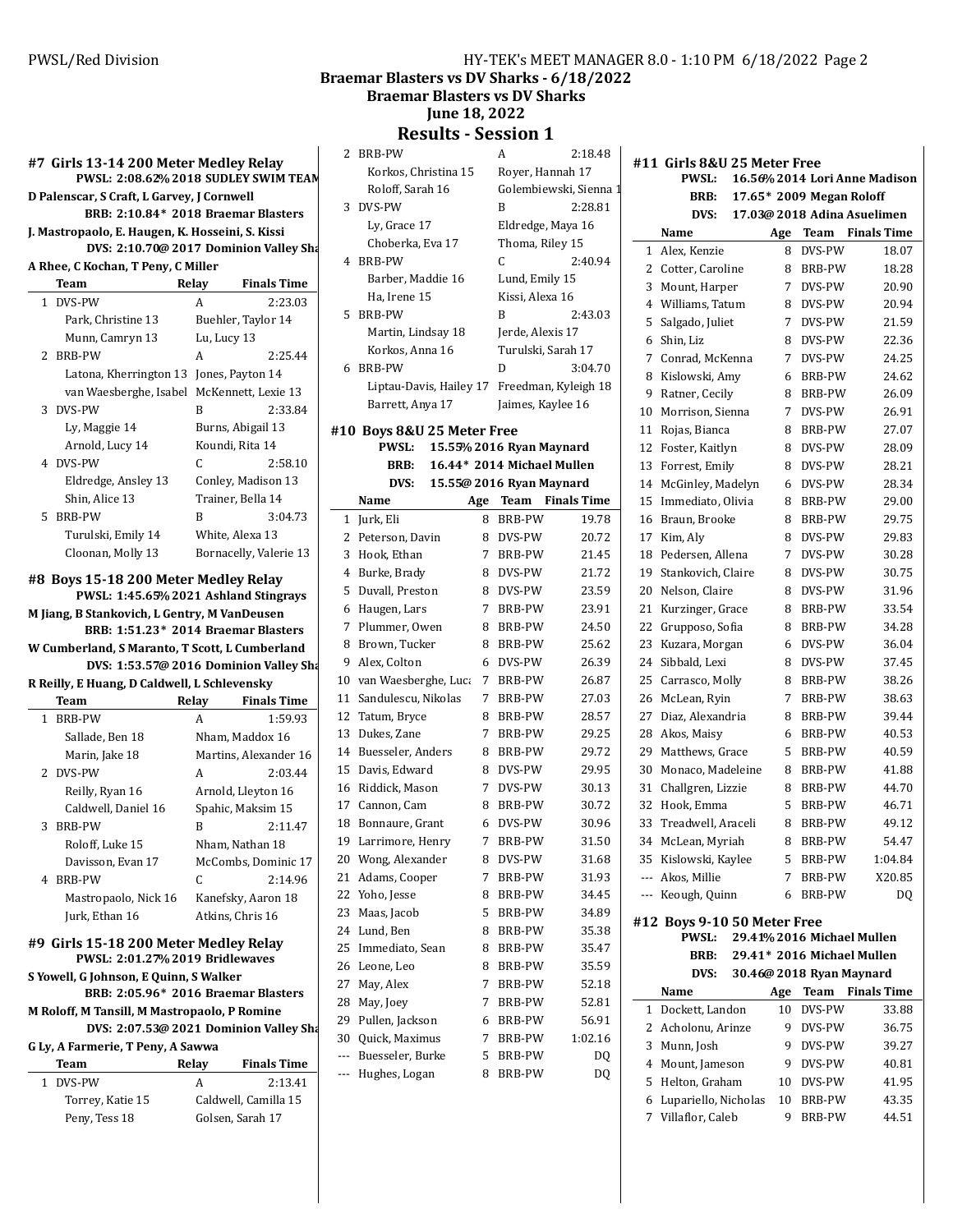Braemar Blasters vs DV Sharks -  $6/18/2022$ 

**Braemar Blasters vs DV Sharks** 

**June 18, 2022** 

**Results - Session 1** 

|     | (#12 Boys 9-10 50 Meter Free) |     |                            |                               |  |
|-----|-------------------------------|-----|----------------------------|-------------------------------|--|
| 8   | Moynihan, Quinn               | 9   | DVS-PW                     | 44.71                         |  |
| 9   | Bornacelly, Mitch             | 9   | BRB-PW                     | 45.43                         |  |
| 10  | Hammond, Luke                 | 9   | DVS-PW                     | 45.94                         |  |
| 11  | Nevatt, Brendan               | 9   | DVS-PW                     | 47.08                         |  |
| 12  | Burns, Cooper                 | 10  | DVS-PW                     | 47.68                         |  |
| 13  | Dorn, Mace                    | 9   | BRB-PW                     | 47.85                         |  |
| 14  | Krizmanich, Logan             | 10  | BRB-PW                     | 48.37                         |  |
| 15  | Tekampe, Aaron                | 9   | DVS-PW                     | 48.44                         |  |
| 16  | Nandy, James                  | 10  | DVS-PW                     | 48.76                         |  |
| 17  | Gentile, Zachary              | 10  | DVS-PW                     | 50.18                         |  |
| 18  | Sharifi, Amir                 | 9   | DVS-PW                     | 50.47                         |  |
| 19  | Phillips, Evan                | 10  | DVS-PW                     | 50.71                         |  |
| 20  | Hansford, Henry               | 9   | BRB-PW                     | 51.47                         |  |
| 21  | Shaffer, Ian                  | 10  | BRB-PW                     | 51.75                         |  |
| 22  | Conrad, Ashton                | 9   | DVS-PW                     | 54.26                         |  |
| 23  | Gentile, Matthew              | 9   | DVS-PW                     | 54.90                         |  |
| 24  | Turner, Jax                   | 9   | BRB-PW                     | 55.93                         |  |
| 25  | Tirserio, Sawyer              | 10  | DVS-PW                     | 1:00.33                       |  |
| 26  | Royer, Austin                 | 9   | BRB-PW                     | 1:00.52                       |  |
| 27  | Tuttle, Gavin                 | 9   | DVS-PW                     | 1:00.66                       |  |
| 28  | Scala, Carsen                 | 9   | <b>BRB-PW</b>              | 1:02.16                       |  |
| 29  | Penn, Brady                   | 10  | DVS-PW                     | 1:04.44                       |  |
| 30  | Buesseler, Liam               | 10  | BRB-PW                     | 1:04.89                       |  |
| 31  | Singh, Shalik                 | 9   | DVS-PW                     | 1:05.21                       |  |
| 32  | Tadlock, Bentley              | 9   | BRB-PW                     | 1:09.88                       |  |
| 33  | Parker, Josiah                | 10  | BRB-PW                     | 1:13.14                       |  |
| 34  | Oosterbeek, Nolan             | 10  | DVS-PW                     | 1:14.75                       |  |
| 35  | Jaimes Rodriguez, Eri         | 9   | <b>BRB-PW</b>              | 1:15.34                       |  |
| 36  | Sequeira, Jake                | 10  | DVS-PW                     | 1:17.50                       |  |
| 37  | Braun, Matthew                | 10  | BRB-PW                     | 1:21.45                       |  |
| 38  | Wilson, Levi                  | 9   | DVS-PW                     | 1:29.47                       |  |
| --- | Bellis, Ryan                  | 10  | DVS-PW                     | DQ                            |  |
|     | #13 Girls 9-10 50 Meter Free  |     |                            |                               |  |
|     | <b>PWSL:</b>                  |     | 31.65% 2015 Jamie Cornwell |                               |  |
|     | <b>BRB:</b>                   |     |                            | 33.95* 2015 Delaney Palenscar |  |
|     | DVS:                          |     | 32.96@ 2011 Savannah Nash  |                               |  |
|     | Name                          | Age |                            | <b>Team</b> Finals Time       |  |
| 1   | Sosinski, Hailey              |     | 9 DVS-PW                   | 35.78                         |  |
| 2   | Martin, Charlotte             | 10  | BRB-PW                     | 38.46                         |  |
| 3   | Brown, Tori                   | 10  | DVS-PW                     | 38.53                         |  |
| 4   | Acholonu, Deze                | 10  | DVS-PW                     | 38.62                         |  |
| 5   | Mason, Layla                  | 10  | BRB-PW                     | 40.14                         |  |
| 6   | Jurk, Emily                   | 10  | BRB-PW                     | 40.20                         |  |
| 7   | Woodward, Madison             | 10  | DVS-PW                     | 41.21                         |  |
| 8   | McGinley, Brooklyn            | 9   | DVS-PW                     | 42.76                         |  |
| 9   | Korkos, Alexandra             | 9   | BRB-PW                     | 42.81                         |  |
| 10  | Barna, Morgan                 | 10  | DVS-PW                     | 42.94                         |  |
| 11  | Fernandez-Deza Mora 10        |     | BRB-PW                     | 43.97                         |  |
| 12  | Adams, Madison                | 10  | BRB-PW                     | 44.63                         |  |
| 13  | Lawhorne, Laney               | 9   | BRB-PW                     | 44.68                         |  |
| 14  | Wesol, Quinn                  | 10  | BRB-PW                     | 45.53                         |  |
| 15  | Pierce, Addisyn               | 10  | BRB-PW                     | 46.14                         |  |
| 16  | Quick, Carlie                 | 10  | BRB-PW                     | 46.90                         |  |

| 17       |                                    |                  |                           |                    |
|----------|------------------------------------|------------------|---------------------------|--------------------|
|          | Cannon, Olivia                     | 9                | <b>BRB-PW</b>             | 50.12              |
| 18       | Batelka, Michaela                  | 10               | DVS-PW                    | 50.75              |
| 19       | Soza, Kalia                        | 10 <sup>10</sup> | BRB-PW                    | 50.97              |
| 20       | Langdon, Reagan                    | 10               | BRB-PW                    | 55.28              |
| 21       | Hoffower, Abbie                    | 9                | <b>BRB-PW</b>             | 57.69              |
| 22       | Reeves, Vera                       | 9                | DVS-PW                    | 1:00.08            |
| 23       | Strickland, Maddie                 | 10               | DVS-PW                    | 1:00.25            |
| 24       | Yoho, Sarah                        | 9                | <b>BRB-PW</b>             | 1:01.15            |
| 25       | Kriel, Samantha                    | 9                | DVS-PW                    | 1:01.76            |
| 26       | Dunk, Emily                        | 9                | DVS-PW                    | 1:03.88            |
| 27       | Canny, Leena                       | 9                | <b>BRB-PW</b>             | 1:04.89            |
| 28       | Escudero, Adriana                  | 9                | BRB-PW                    | 1:05.34            |
| 29       | Matthews, Sophia                   | 9                | <b>BRB-PW</b>             | 1:05.89            |
| 30       | Ours, Brinlee                      | 9                | BRB-PW                    | 1:08.97            |
| 31       | Fuller, G.G.                       | 9                | DVS-PW                    | 1:13.01            |
| 32       | Adeline, Chevarria                 | 9                | BRB-PW                    | 1:28.60            |
| 33       | Monty, Mackenzie                   | 10               | DVS-PW                    | 1:35.56            |
| 34       | Mitchell, Sarah                    | 10               | DVS-PW                    | 1:36.06            |
| 35       | Challgren, Emily                   | 10               | BRB-PW                    | 1:38.56            |
|          |                                    |                  |                           |                    |
|          | #14 Boys 11-12 50 Meter Free       |                  |                           |                    |
|          | <b>PWSL:</b>                       |                  | 27.44% 2019 Matt Jensen   |                    |
|          | BRB:                               |                  | 28.40* 2016 Landon Gentry |                    |
|          | DVS:                               |                  | 29.13@ 2019 Caleb Cho     |                    |
|          | Name                               | Age              | Team                      | <b>Finals Time</b> |
| 1        | Lupariello, Zach                   | 11               | BRB-PW                    | 32.28              |
| 2        | Sherman, Liam                      | 12               | DVS-PW                    | 35.71              |
|          |                                    |                  |                           |                    |
| 3        | Murray, Wyatt                      | 12               | BRB-PW                    | 36.36              |
| 4        | Rohrbach, Bryce                    | 12               | DVS-PW                    | 36.75              |
| 5        | Hansford, Oliver                   | 12               | BRB-PW                    | 37.58              |
| 6        | Munn, Zachary                      | 11               | DVS-PW                    | 38.59              |
| 7        | Wilson, Brett                      | 12               | DVS-PW                    | 39.87              |
| 8        | Cauthen, Nicholas                  | 12               | BRB-PW                    | 40.91              |
| 9        | Levit, Michael                     | 12               | BRB-PW                    | 41.19              |
| 10       | Tate, Michael                      | 11               | BRB-PW                    | 41.83              |
| 11       | Immediato, Jack                    | 12               | BRB-PW                    | 41.94              |
| 12       | Kurre, Brayden                     | 11               | DVS-PW                    | 42.97              |
| 13       | Nandy, Christopher                 | 12               | DVS-PW                    | 43.77              |
| 14       | Ryan, Alex                         | 12               | <b>DVS-PW</b>             | 44.19              |
|          |                                    | 11               | DVS-PW                    | 44.70              |
| 16       | 15 LaHait, Brendan<br>Young, Aaron | 11               | DVS-PW                    | 45.63              |
| 17       | Castillo, Gio                      | 12               | BRB-PW                    | 45.65              |
| 18       |                                    | 11               | DVS-PW                    | 46.96              |
| 19       | Cataldo, John<br>Matthews, Connor  | 11               | BRB-PW                    | 47.46              |
| *20      | Hoffower, Landon                   | 11               | BRB-PW                    | 50.00              |
| *20      |                                    | 11               | DVS-PW                    | 50.00              |
|          | Conley, Sean                       |                  |                           |                    |
| 22<br>23 | Salgado, Austin                    | 11<br>11         | DVS-PW<br>DVS-PW          | 51.37              |
| 24       | Whitlock, Crosby                   | 11               | DVS-PW                    | 54.49<br>58.16     |
|          | Reed, Robby                        |                  |                           |                    |
| 25       | Armstrong, Stephen                 | 11               | BRB-PW                    | 1:00.34            |
| 26<br>27 | Kramer, Michael<br>Gordon, Nolan   | 12<br>11         | DVS-PW<br>DVS-PW          | 1:05.53<br>1:05.56 |

|                | #15 Girls 11-12 50 Meter Free              |     |                           |                              |  |
|----------------|--------------------------------------------|-----|---------------------------|------------------------------|--|
|                | 27.94% 2017 Jamie Cornwell<br><b>PWSL:</b> |     |                           |                              |  |
|                | BRB:                                       |     |                           | 29.60* 2002 Lauren Daugherty |  |
|                | DVS:                                       |     | 28.96@ 2013 Savannah Nash |                              |  |
|                | Name                                       | Age | Team                      | <b>Finals Time</b>           |  |
| 1              | Edwards, Amelia                            | 12  | DVS-PW                    | 30.47                        |  |
| 2              | Fargo, Emmy                                | 12  | DVS-PW                    | 31.24                        |  |
| 3              | Schroeder, Elizabeth                       | 11  | DVS-PW                    | 34.38                        |  |
| $\overline{4}$ | Korkos. Effie                              | 12  | BRB-PW                    | 35.07                        |  |
| 5              | Lu, Lily                                   | 11  | DVS-PW                    | 35.72                        |  |
| 6              | Mount. Lexi<br>Lovell, Ella                | 12  | DVS-PW                    | 36.03                        |  |
| 7              |                                            | 11  | BRB-PW                    | 36.50                        |  |
| 8              | Morrison, Hallie                           | 12  | DVS-PW                    | 37.40                        |  |
| 9              | Elam, Morgan                               | 12  | DVS-PW                    | 37.44                        |  |
| 10             | Fincham, Paige                             | 11  | DVS-PW                    | 37.56                        |  |
| 11             | Thoma, Katelyn                             | 12  | DVS-PW                    | 37.90                        |  |
| 12             | Allen, Brooklyn                            | 11  | BRB-PW                    | 38.39                        |  |
| 13             | Dorn, Teagan                               | 12  | <b>BRB-PW</b>             | 38.58                        |  |
| 14             | Nevatt, Scarlett                           | 11  | DVS-PW                    | 38.88                        |  |
| 15             | Walker, Mikayla                            | 11  | DVS-PW                    | 38.95                        |  |
| 16             | Mack, Olivia                               | 11  | BRB-PW                    | 39.37                        |  |
| 17             | Miller, Quinn                              | 11  | DVS-PW                    | 39.71                        |  |
| 18             | Tekampe, Samantha                          | 12  | DVS-PW                    | 40.07                        |  |
| 19             | Ratner, Emma                               | 11  | BRB-PW                    | 40.51                        |  |
| 20             | Trainer, Kaitlyn                           | 12  | DVS-PW                    | 40.75                        |  |
| 21             | Maas, Madeleine                            | 11  | BRB-PW                    | 40.88                        |  |
| 22             | Reeves, Paige                              | 11  | DVS-PW                    | 41.08                        |  |
| 23             | Mabie, Juliet                              | 12  | BRB-PW                    | 41.25                        |  |
| 24             | Cannon, Chloe                              | 12  | <b>BRB-PW</b>             | 41.38                        |  |
| 25             | Armstrong, Annabelle 11                    |     | BRB-PW                    | 43.10                        |  |
| 26             | Zegada, Fernanda                           | 12  | BRB-PW                    | 43.51                        |  |
| 27             | Torrey, Maddie                             | 12  | DVS-PW                    | 43.81                        |  |
| 28             | Langdon, Kendall                           | 12  | BRB-PW                    | 43.84                        |  |
| 29             | Brock, Catelyn                             | 11  | BRB-PW                    | 43.94                        |  |
| 30             | Sherman, London                            | 11  | DVS-PW                    | 44.38                        |  |
| 31             | Rivera, Zoev                               | 12  | <b>BRB-PW</b>             | 44.46                        |  |
| 32             | Lane, Kayleigh                             | 12  | DVS-PW                    | 45.80                        |  |
| 33             | Yoho, Rebecca                              | 11  | BRB-PW                    | 45.94                        |  |
|                | 34 Kellogg, Madelynn                       | 11  | DVS-PW                    | 49.22                        |  |
| 35             | Larrimore, Ellie                           | 11  | BRB-PW                    | 49.94                        |  |
| 36             | Randall, Adrienne                          | 12  | DVS-PW                    | 51.19                        |  |
| 37             | Friedman, Audrey                           | 11  | DVS-PW                    | 51.81                        |  |
| 38             | Tekampe, Leah                              | 11  | DVS-PW                    | 53.08                        |  |
| 39             | Davis, Emma                                | 11  | DVS-PW                    | 1:12.31                      |  |
|                | #16 Boys 13-14 50 Meter Free               |     |                           |                              |  |
|                | PWSL:                                      |     | 25.16% 2021 Calum Oshea   |                              |  |
|                | BRB:                                       |     |                           | 25.78* 2013 Will Cumberland  |  |
|                | DVS:                                       |     | 25.16@ 2021 Calum O'Shea  |                              |  |
|                | Name                                       |     | Age Team                  | <b>Finals Time</b>           |  |
| 1              | O'Shea, Calum                              | 14  | DVS-PW                    | 25.95                        |  |
| 2              | Ha, Elliot                                 | 13  | BRB-PW                    | 26.91                        |  |
| 3              | Hadsall, Tanner                            | 13  | BRB-PW                    | 30.25                        |  |
| 4              | Kislowski, Michael                         | 14  | BRB-PW                    | 31.97                        |  |
| 5              | Kissi, Bryan                               | 13  | BRB-PW                    | 32.44                        |  |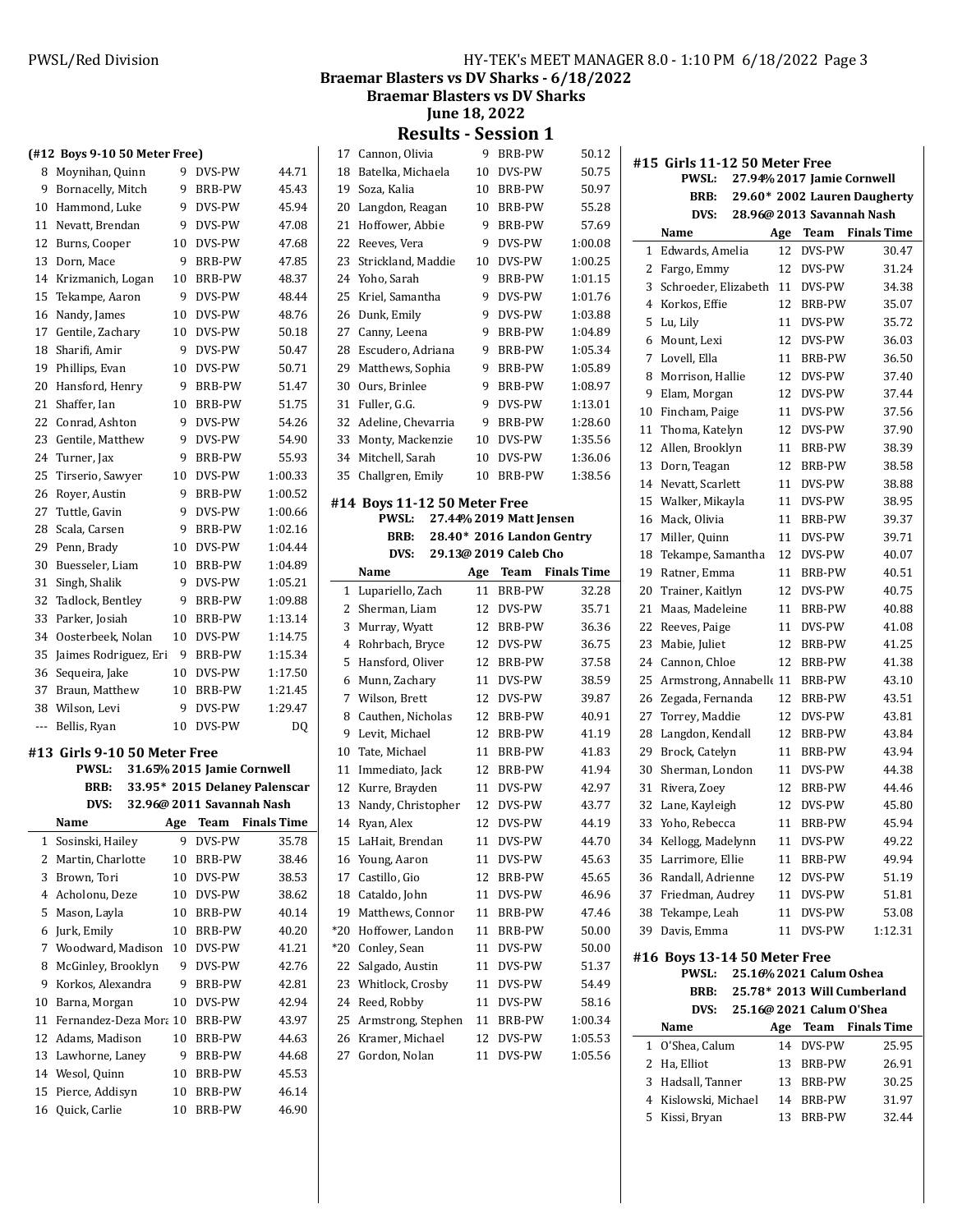**(#16 Boys 13-14 50 Meter Free)**

**#17 Girls 13-14 50 Meter Free**

**#18 Boys 15-18 50 Meter Free**

**PWSL: 23.47 2017 % Sam Pomajevich** BRB: 24.18<sup>\*</sup> 2017 Will Cumberland **DVS:** 24.84@ 2016 John Buggy **Name Age Team** Finals Time Martins, Alexander 16 BRB-PW 25.31 Arnold, Lleyton 16 DVS-PW 26.94 Nham, Nathan 18 BRB-PW 27.21 Caldwell, Daniel 16 DVS-PW 27.33 Marin, Jake 18 BRB-PW 27.66 McCombs, Dominic 17 BRB-PW 28.76 Mastropaolo, Nick 16 BRB-PW 29.03 Kanefsky, Aaron 18 BRB-PW 29.47 Spahic, Maksim 15 DVS-PW 29.84 Sallade, Ben 18 BRB-PW 29.88 Jurk, Ethan 16 BRB-PW 29.91 Atkins, Chris 16 BRB-PW 31.75 Latona, Ryder 16 BRB-PW 32.33 Shaffer, Ryan 16 BRB-PW 32.87

 Kurre, Tyler 13 DVS-PW 32.47 Lupariello, Max 14 BRB-PW 33.24 LaHait, Matt 14 DVS-PW 35.41 Scala, Gavin 14 BRB-PW 35.76 Jurk, Evan 14 BRB-PW 36.35 Kriel, Nathan 13 DVS-PW 38.22 Mills, Aiden 13 DVS-PW 39.25 Larrimore, DC 13 BRB-PW 43.88 Moynihan, Daniel 13 DVS-PW 49.87 Parker, Caleb 14 BRB-PW 52.93

**PWSL:** 26.34% 2019 Camille Spink **BRB:** 28.90\* 2017 Samantha Kissi **DVS:** 27.81@ 2014 Savannah Nash **Name Age Team Finals Time**  Buehler, Taylor 14 DVS-PW 30.66 2 van Waesberghe, Isab 14 BRB-PW 30.83 Park, Christine 13 DVS-PW 32.31 Jones, Payton 14 BRB-PW 32.45 Lu, Lucy 13 DVS-PW 32.62 Arnold, Lucy 14 DVS-PW 33.19 McKennett, Lexie 13 BRB-PW 33.63 Shin, Alice 13 DVS-PW 35.70 Trainer, Bella 14 DVS-PW 36.22 White, Alexa 13 BRB-PW 37.36 Conley, Madison 13 DVS-PW 38.69 Bornacelly, Valerie 13 BRB-PW 39.01 Eldredge, Ansley 13 DVS-PW 39.94 Cloonan, Molly 13 BRB-PW 41.87 15 Braun, Jennifer.Lynn.l 13 BRB-PW 42.44 Yoho, Rachel 13 BRB-PW 46.47 Randall, Addison 14 DVS-PW 47.75 Amante, Isay 13 DVS-PW 57.84

# PWSL/Red Division **HY-TEK's MEET MANAGER 8.0 - 1:10 PM 6/18/2022** Page 4

**Braemar Blasters vs DV Sharks - 6/18/2022** 

**Braemar Blasters vs DV Sharks** 

**June 18, 2022**

**Results - Session 1**<br> *IS* BRB-PW

| 15          | Treadwell, Diego                              | 15  | <b>BRB-PW</b>             | 33.52                          |
|-------------|-----------------------------------------------|-----|---------------------------|--------------------------------|
|             | 16 Cloonan, Jesse                             | 15  | BRB-PW                    | 33.65                          |
|             | 17 Jerde, Evan                                | 15  | BRB-PW                    | 35.00                          |
| 18          | Royer, Brady                                  | 15  | BRB-PW                    | 35.03                          |
| 19          | Choberka, John                                | 15  | DVS-PW                    | 36.00                          |
|             |                                               |     |                           |                                |
|             | #19 Girls 15-18 50 Meter Free<br><b>PWSL:</b> |     | 25.67% 2021 Camille Spink |                                |
|             | BRB:                                          |     |                           | 27.79* 2021 Sienna Golembiewsl |
|             | DVS:                                          |     |                           | 27.27@ 2017 Savannah Nash      |
|             | Name                                          | Age |                           | <b>Team</b> Finals Time        |
| $\mathbf 1$ | Peny, Tess                                    | 18  | DVS-PW                    | 29.50                          |
| 2           | Golsen, Sarah                                 | 17  | DVS-PW                    | 29.93                          |
| 3           | Torrey, Katie                                 | 15  | DVS-PW                    | 31.06                          |
| 4           | Royer, Hannah                                 | 17  | BRB-PW                    | 31.38                          |
| 5           | Roloff, Sarah                                 | 16  | BRB-PW                    | 31.72                          |
| 6           | Korkos, Christina                             | 15  | BRB-PW                    | 31.94                          |
| 7           | Korkos, Anna                                  | 16  | <b>BRB-PW</b>             | 32.02                          |
| 8           | Sharifi, Alina                                | 15  | DVS-PW                    | 32.48                          |
| 9           | Choberka, Eva                                 | 17  | DVS-PW                    | 32.50                          |
| 10          | Eldredge, Maya                                | 16  | DVS-PW                    | 32.75                          |
| 11          | Turulski, Sarah                               | 17  | BRB-PW                    | 33.07                          |
| 12          | Thoma, Riley                                  | 15  | DVS-PW                    | 33.26                          |
| 13          | Thompson, Sophia                              | 15  | DVS-PW                    | 35.12                          |
| 14          | Martin, Lindsay                               | 18  | BRB-PW                    | 35.41                          |
| 15          | Choberka, Julia                               | 15  | DVS-PW                    | 35.88                          |
|             |                                               |     |                           | 36.84                          |
| 16          | Lund, Emily                                   | 15  | BRB-PW                    |                                |
| 17          | Barber, Maddie                                | 16  | BRB-PW                    | 36.91                          |
| 18          | Ha, Irene                                     | 15  | BRB-PW                    | 37.13                          |
| 19          | Kwon, Lillian                                 | 15  | DVS-PW                    | 37.32                          |
| 20          | Jerde, Alexis                                 | 17  | BRB-PW                    | 37.41                          |
| 21          | Freedman, Kyleigh                             | 18  | BRB-PW                    | 37.52                          |
| 22          | Caputo, Faith                                 | 16  | DVS-PW                    | 37.77                          |
| 23          | Kissi, Alexa                                  | 16  | BRB-PW                    | 38.00                          |
| 24          | Barrett, Anya                                 | 17  | BRB-PW                    | 38.51                          |
| 25          | O'Shea, Mary Ava                              | 16  | DVS-PW                    | 39.15                          |
| 26          | Liptau-Davis, Hailey                          | 17  | BRB-PW                    | 40.19                          |
| 27          | Mabie, Olivia                                 | 17  | BRB-PW                    | 40.34                          |
| 28          | Jaimes, Kaylee                                | 16  | <b>BRB-PW</b>             | 41.50                          |
|             | 29 Randall, Amari                             |     | 16 DVS-PW                 | 51.28                          |
|             | #20 Boys 10&U 100 Meter IM                    |     |                           |                                |
|             | PWSL: 1:13.58% 2016 Michael Mullen            |     |                           |                                |
|             | BRB: 1:13.58* 2016 Michael Mullen             |     |                           |                                |
|             | DVS: 1:19.90@ 2019 Jacob Cho                  |     |                           |                                |
|             | Name                                          | Age | Team                      | <b>Finals Time</b>             |
| 1           | Dockett, Landon                               | 10  | DVS-PW                    | 1:33.87                        |
| 2           | Schroeder, Austin                             | 9   | DVS-PW                    | 1:50.06                        |
| 3           | Helton, Graham                                | 10  | DVS-PW                    | 1:52.88                        |
| 4           | Mount, Jameson                                | 9   | DVS-PW                    | 1:53.44                        |
| 5           | Kurzinger, Charlie                            | 10  | BRB-PW                    | 1:58.90                        |
| 6           | Burns, Cooper                                 | 10  | DVS-PW                    | 2:01.38                        |
| 7           | Lupariello, Nicholas                          | 10  | BRB-PW                    | 2:01.72                        |
| 8           | Dorn, Mace                                    | 9   | BRB-PW                    | 2:15.02                        |
| 9           | Tekampe, Aaron                                | 9   | DVS-PW                    | 2:26.53                        |
| ---         | Lancaster, Henry                              | 9   | DVS-PW                    | DQ                             |

| --- Reed, Leo                         |     | 9 DVS-PW      | DQ                      |
|---------------------------------------|-----|---------------|-------------------------|
| #21 Girls 10&U 100 Meter IM           |     |               |                         |
| PWSL: 1:18.72% 2018 Lucy Daniel       |     |               |                         |
| BRB: 1:26.98* 2011 Megan Roloff       |     |               |                         |
| DVS: 1:23.13@ 2018 Olivia Ahearn      |     |               |                         |
| Name                                  |     |               | Age Team Finals Time    |
| $\mathbf{1}$<br>Sosinski, Hailey      | 9   | DVS-PW        | 1:29.66                 |
| $\mathbf{2}$<br>Shin, Diane           | 10  | DVS-PW        | 1:32.84                 |
| 3 Elam, Peyton                        | 9   | DVS-PW        | 1:42.34                 |
| $\overline{4}$<br>Brown. Tori         | 10  | DVS-PW        | 1:43.72                 |
| 5<br>Jurk, Emily                      |     | 10 BRB-PW     | 1:44.16                 |
| 6<br>Yelverton, Samantha              |     | 9 DVS-PW      | 1:45.21                 |
| 7 Woodward, Madison                   |     | 10 DVS-PW     | 1:48.78                 |
| 8 Lawhorne, Laney                     |     | 9 BRB-PW      | 1:55.07                 |
| 9 Kislowski, Mia                      |     | 9 BRB-PW      | 1:57.51                 |
| 10 Lund, Katelyn                      |     | 10 BRB-PW     | 1:57.56                 |
| 11 Yoho, Sarah                        | 9   | BRB-PW        | 2:57.08                 |
| --- Bonnaure, Alex                    | 9   | DVS-PW        | DQ                      |
| --- Adams, Madison                    | 10  | BRB-PW        | DQ                      |
| #22 Boys 11-12 100 Meter IM           |     |               |                         |
| PWSL: 1:07.06% 2018 Jordan Evans      |     |               |                         |
| BRB: 1:07.06* 2018 Jordan Evans       |     |               |                         |
| DVS: 1:09.94@ 2018 Lleyton Arnold     |     |               |                         |
| Name                                  | Age |               | <b>Team</b> Finals Time |
| O'Shea, Finn<br>$\mathbf 1$           | 12  | DVS-PW        | 1:19.90                 |
| 2 Lupariello, Zach                    |     | 11 BRB-PW     | 1:26.03                 |
| 3<br>Bonura, Mateo                    |     | 12 BRB-PW     | 1:27.09                 |
| Mamon, Luke<br>4                      | 12  | BRB-PW        | 1:34.75                 |
| 5.<br>Sherman, Liam                   | 12  | DVS-PW        | 1:36.91                 |
| 6<br>Rohrbach, Bryce                  | 12  | DVS-PW        | 1:37.51                 |
| 7<br>Danforth, Jameson                | 12  | BRB-PW        | 1:43.22                 |
| Hansford, Oliver<br>8                 | 12  | BRB-PW        | 1:48.33                 |
| 9<br>Munn, Zachary                    | 11  | DVS-PW        | 1:50.84                 |
| 10 Begley, Mac                        | 11  | DVS-PW        | 2:01.84                 |
| 11 Moran, Mason                       | 12  | DVS-PW        | 2:03.92                 |
| 12 Nandy, Christopher                 | 12  | DVS-PW        | 2:13.91                 |
| #23 Girls 11-12 100 Meter IM          |     |               |                         |
| PWSL: 1:09.83% 2016 Aris Runnels      |     |               |                         |
| BRB: 1:13.71* 2018 Sienna Golembiewsl |     |               |                         |
| DVS: 1:14.78@ 2013 Savannah Nash      |     |               |                         |
| Name                                  | Age | Team          | <b>Finals Time</b>      |
| Edwards, Amelia<br>1                  | 12  | DVS-PW        | 1:16.46                 |
| 2<br>Fargo, Emmy                      | 12  | DVS-PW        | 1:20.13                 |
| Lawhorne, Addyson<br>3                | 12  | <b>BRB-PW</b> | 1:28.50                 |
|                                       |     |               |                         |

 Lu, Lily 11 DVS-PW 1:29.32 O'Shea, Stella 12 DVS-PW 1:31.53

| 6 Korkos, Effie     |    | 12 BRB-PW     | 1:36.81 |
|---------------------|----|---------------|---------|
| 7 Martin, Abigail   |    | 12 BRB-PW     | 1:37.88 |
| 8 Thoma, Katelyn    |    | 12 DVS-PW     | 1:38.78 |
| 9 Kislowski, Ashley |    | 12 BRB-PW     | 1:39.24 |
| 10 Morrison, Hallie |    | 12 DVS-PW     | 1:39.56 |
| 11 Lovell, Ella     | 11 | <b>BRB-PW</b> | 1:39.77 |

Tekampe, Samantha 12 DVS-PW 1:47.76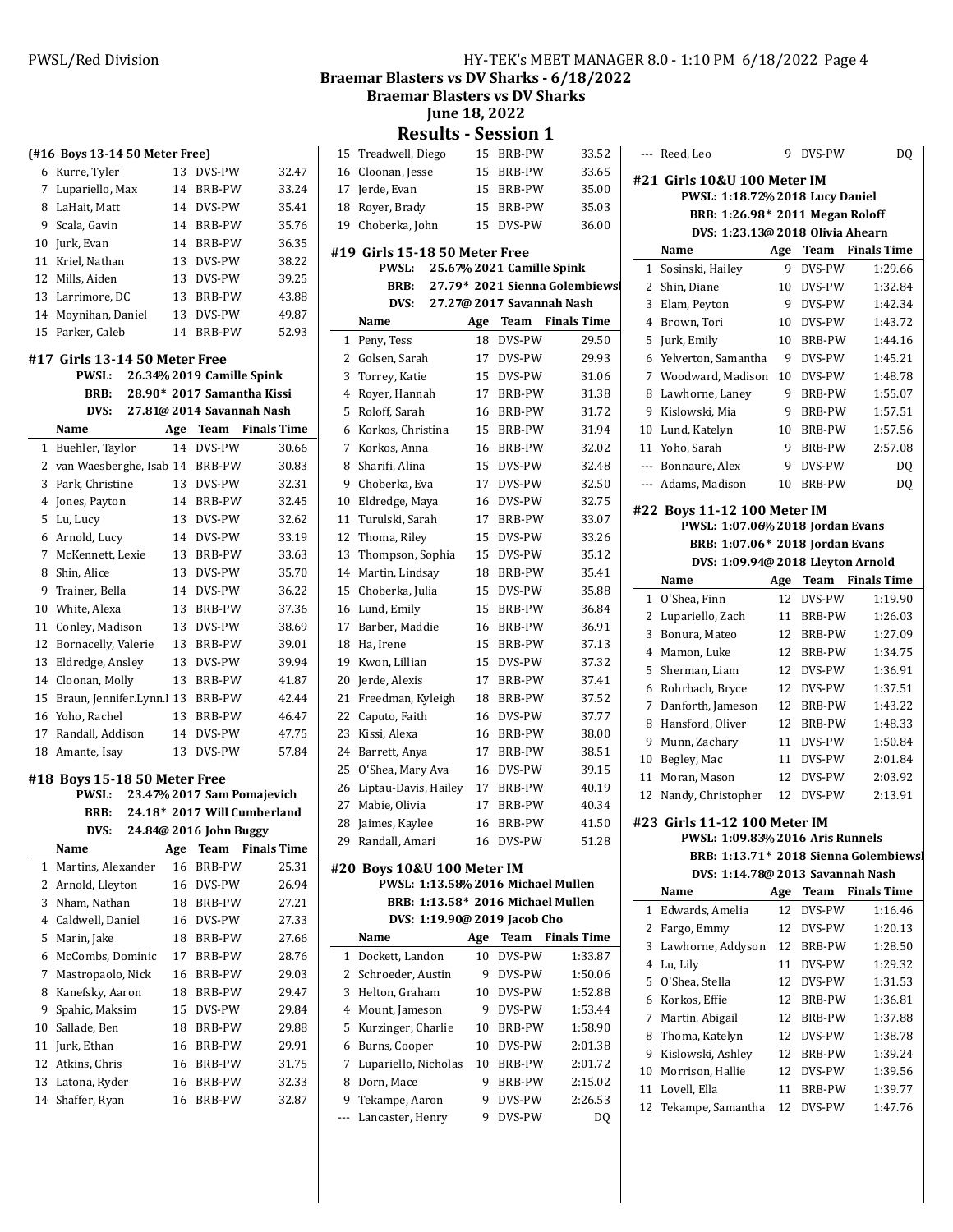**(#23 Girls 11-12 100 Meter IM)**

Nevatt, Scarlett 11 DVS-PW 1:51.38

### PWSL/Red Division **HY-TEK's MEET MANAGER 8.0 - 1:10 PM 6/18/2022** Page 5

Braemar Blasters vs DV Sharks - 6/18/2022

**Braemar Blasters vs DV Sharks** 

**June 18, 2022** 

**Results - Session 1**

|              | Results -                              |             | <b>PESSION T</b>         |                                  |       |         |
|--------------|----------------------------------------|-------------|--------------------------|----------------------------------|-------|---------|
|              | 6 Davisson, Evan                       |             | 17 BRB-PW                | 1:14.65                          | 28    | Hug     |
| 7            | Roloff, Luke                           | 15          | BRB-PW                   | 1:16.47                          | 29    | May     |
| 8            | Sallade, Ben                           |             | 18 BRB-PW                | 1:17.69                          | 30    | Bolc    |
| 9            | McCombs, Dominic                       |             | 17 BRB-PW                | 1:19.25                          | 31    | Pull    |
| 10           | Jurk, Ethan                            | 16          | BRB-PW                   | 1:23.56                          | 32    | Quic    |
|              | 11 Shaffer, Ryan                       | 16          | BRB-PW                   | 1:31.41                          | 33    | Bue:    |
|              | #27 Girls 15-18 100 Meter IM           |             |                          |                                  | ---   | May     |
|              | PWSL: 1:03.08% 2019 Aris Runnels       |             |                          |                                  |       | #29 Gir |
|              | BRB: 1:05.91* 2016 Mary Claire Tansill |             |                          |                                  |       |         |
|              | DVS: 1:07.84@ 2021 Tess Peny           |             |                          |                                  |       |         |
|              | Name                                   | Age         | Team                     | <b>Finals Time</b>               |       |         |
| 1            | Golembiewski, Sienna 16 BRB-PW         |             |                          | 1:10.41                          |       | Nan     |
| 2            | Peny, Tess                             |             | 18 DVS-PW                | 1:11.20                          | 1     | Ako:    |
| 3            | Torrey, Katie                          |             | 15 DVS-PW                | 1:14.91                          | 2     | Mou     |
| 4            | Caldwell, Camilla                      |             | 15 DVS-PW                | 1:16.22                          | 3     | Shin    |
| 5            | Royer, Hannah                          | 17          | BRB-PW                   | 1:19.94                          | 4     | Ratr    |
| 6            | Roloff, Sarah                          | 16          | BRB-PW                   | 1:21.91                          | 5     | Salg    |
| 7            | Sharifi, Alina                         | 15          | DVS-PW                   | 1:24.75                          | 6     | McG     |
| 8            | Thoma, Riley                           | 15          | DVS-PW                   | 1:25.01                          | 7     | Roja    |
| 9            | Martin, Lindsay                        | 18          | BRB-PW                   | 1:28.56                          | 8     | Mar     |
| 10           | Thompson, Sophia                       | 15          | DVS-PW                   | 1:32.64                          | 9     | Stan    |
| 11           | Caputo, Faith                          | 16          | DVS-PW                   | 1:35.08                          | 10    | Con     |
|              |                                        |             |                          |                                  | 11    | Imm     |
|              | #28 Boys 8&U 25 Meter Back             |             |                          |                                  | 12    | Nels    |
|              | <b>PWSL:</b>                           |             |                          | 18.63% 2005 Brandon Doyle (WS'   | *13   | Brau    |
|              | BRB:                                   |             |                          | 20.00* 2014 Michael K. Mullen at | *13   | Kim     |
|              | DVS:                                   |             | 19.31@ 2016 Ryan Maynard |                                  | 15    | Sibb    |
|              | Name                                   | Age         | Team                     | <b>Finals Time</b>               | 16    | Ped     |
| $\mathbf{1}$ | Peterson, Davin                        | 8           | DVS-PW                   | 25.43                            | 17    | Kurz    |
| 2            | Hook, Ethan                            | 7           | BRB-PW                   | 26.52                            | 18    | Mor     |
| 3            | Burke, Brady                           |             | 8 DVS-PW                 | 26.85                            | 19    | Kuza    |
| 4            | Brown, Tucker                          |             | 8 BRB-PW                 | 27.47                            | 20    | Diaz    |
| 5            | Haugen, Lars                           | $7^{\circ}$ | BRB-PW                   | 29.00                            | 21    | Ako:    |
| 6            | Maas, Luke                             |             | 8 BRB-PW                 | 29.09                            | 22    | Gru     |
| 7            | Duvall, Preston                        |             | 8 DVS-PW                 | 29.37                            | 23    | Carr    |
| 8            | Plummer, Owen                          |             | 8 BRB-PW                 | 29.40                            | 24    | Keo     |
| 9            | Sandulescu, Nikolas                    | 7           | BRB-PW                   | 29.50                            | 25    | Trea    |
| 10           | Holden, Tucker                         | 8           | <b>BRB-PW</b>            | 30.69                            | 26    | Mon     |
|              | 11 van Waesberghe, Luca                |             | 7 BRB-PW                 | 30.76                            | 27    | Hoo     |
| 12           | Davis, Edward                          | 8           | DVS-PW                   | 30.95                            | 28    | Mat     |
| 13           | Alex, Colton                           | 6           | DVS-PW                   | 31.51                            | 29    | Kisl    |
| 14           | Bonnaure, Grant                        | 6           | DVS-PW                   | 32.75                            | $---$ | Forr    |
| 15           | Immediato, Sean                        | 8           | BRB-PW                   | 33.09                            | ---   | Chal    |
| 16           | Larrimore, Henry                       | 7           | BRB-PW                   | 34.82                            |       |         |
| 17           | Leone, Leo                             | 8           | BRB-PW                   | 35.19                            |       | #30 Bo  |
| 18           | Tatum, Bryce                           | 8           | BRB-PW                   | 36.60                            |       |         |
| 19           | Adams, Cooper                          | 7           | BRB-PW                   | 36.75                            |       |         |
| 20           | Dukes, Zane                            | 7           | BRB-PW                   | 36.94                            |       |         |
| 21           | Yoho, Jesse                            | 8           | BRB-PW                   | 40.85                            |       | Nan     |
| 22           | Wong, Alexander                        | 8           | DVS-PW                   | 41.28                            | 1     | Will    |
| 23           | Riddick, Mason                         | 7           | DVS-PW                   | 44.37                            | 2     | Schr    |
| 24           | Lund, Ben                              | 8           | BRB-PW                   | 44.95                            | 3     | Kurz    |
| 25           | Maas, Jacob                            | 5           | BRB-PW                   | 46.07                            | 4     | Mun     |
| 26           | Buesseler, Anders                      | 8           | BRB-PW                   | 48.38                            | 5     | Moy     |
| 27           | Cannon, Cam                            | 8           | BRB-PW                   | 50.22                            | 6     | Nev     |

| 28    | Hughes, Logan               | 8   | <b>BRB-PW</b>               | 50.91                         |
|-------|-----------------------------|-----|-----------------------------|-------------------------------|
| 29    | May, Alex                   | 7   | <b>BRB-PW</b>               | 51.07                         |
| 30    | Bolden, Cooper              | 7   | <b>BRB-PW</b>               | 52.01                         |
| 31    | Pullen, Jackson             | 6   | BRB-PW                      | 1:16.19                       |
| 32    | Quick, Maximus              | 7   | BRB-PW                      | 1:20.99                       |
| 33    | Buesseler, Burke            | 5   | BRB-PW                      | 1:39.50                       |
| ---   | May, Joey                   | 7   | BRB-PW                      | DQ                            |
|       | #29 Girls 8&U 25 Meter Back |     |                             |                               |
|       | PWSL:                       |     |                             | 18.93% 2014 Lori Anne Madison |
|       | BRB:                        |     | 20.41* 2009 Megan Roloff    |                               |
|       | DVS:                        |     | 20.84@ 2021 Hailey Sosinski |                               |
|       |                             |     |                             | <b>Finals Time</b>            |
|       | Name                        | Age | Team                        |                               |
| 1     | Akos, Millie                | 7   | <b>BRB-PW</b>               | 24.44                         |
| 2     | Mount, Harper               | 7   | DVS-PW                      | 27.56                         |
| 3     | Shin, Liz                   | 8   | DVS-PW                      | 28.37                         |
| 4     | Ratner, Cecily              | 8   | <b>BRB-PW</b>               | 28.53                         |
| 5     | Salgado, Juliet             | 7   | DVS-PW                      | 29.01                         |
| 6     | McGinley, Madelyn           | 6   | DVS-PW                      | 30.00                         |
| 7     | Rojas, Bianca               | 8   | <b>BRB-PW</b>               | 30.15                         |
| 8     | Martin, Violet              | 8   | <b>BRB-PW</b>               | 30.28                         |
| 9     | Stankovich, Claire          | 8   | DVS-PW                      | 30.62                         |
| 10    | Conrad, McKenna             | 7   | DVS-PW                      | 30.89                         |
| 11    | Immediato, Olivia           | 8   | <b>BRB-PW</b>               | 32.09                         |
| 12    | Nelson, Claire              | 8   | DVS-PW                      | 32.13                         |
| *13   | Braun, Brooke               | 8   | <b>BRB-PW</b>               | 32.53                         |
| *13   | Kim, Aly                    | 8   | DVS-PW                      | 32.53                         |
| 15    | Sibbald, Lexi               | 8   | DVS-PW                      | 33.35                         |
| 16    | Pedersen, Allena            | 7   | DVS-PW                      | 34.40                         |
| 17    | Kurzinger, Grace            | 8   | <b>BRB-PW</b>               | 35.50                         |
| 18    | Morrison, Sienna            | 7   | DVS-PW                      | 37.88                         |
| 19    | Kuzara, Morgan              | 6   | DVS-PW                      | 38.27                         |
| 20    | Diaz, Alexandria            | 8   | <b>BRB-PW</b>               | 38.28                         |
| 21    | Akos, Maisy                 | 6   | <b>BRB-PW</b>               | 41.03                         |
| 22    | Grupposo, Sofia             | 8   | BRB-PW                      | 41.15                         |
| 23    | Carrasco, Molly             | 8   | BRB-PW                      | 44.78                         |
| 24    | Keough, Quinn               | 6   | <b>BRB-PW</b>               | 45.82                         |
| 25    | Treadwell, Araceli          | 8   | <b>BRB-PW</b>               | 45.96                         |
|       |                             |     |                             |                               |
| 26    | Monaco, Madeleine           | 8   | <b>BRB-PW</b>               | 50.94                         |
| 27    | Hook, Emma                  | 5   | BRB-PW                      | 52.15                         |
| 28    | Matthews, Grace             | 5   | BRB-PW                      | 1:03.38                       |
| 29    | Kislowski, Kaylee           | 5   | BRB-PW                      | 1:09.42                       |
| $---$ | Forrest, Emily              | 8   | DVS-PW                      | DQ                            |
| ---   | Challgren, Lizzie           | 8   | BRB-PW                      | DQ                            |
|       | #30 Boys 9-10 50 Meter Back |     |                             |                               |
|       | <b>PWSL:</b>                |     | 34.68% 2016 Michael Mullen  |                               |
|       | BRB:                        |     | 34.68* 2016 Michael Mullen  |                               |
|       | DVS:                        |     | 35.95@ 2018 Ryan Maynard    |                               |
|       | Name                        | Age | Team                        | <b>Finals Time</b>            |
| 1     | Williams, Chris             | 10  | DVS-PW                      | 44.10                         |
| 2     | Schroeder, Austin           | 9   | DVS-PW                      | 51.00                         |
| 3     | Kurzinger, Charlie          | 10  | BRB-PW                      | 51.91                         |
| 4     | Munn, Josh                  | 9   | DVS-PW                      | 52.90                         |
| 5     | Moynihan, Quinn             | 9   | DVS-PW                      | 52.96                         |
| 6     | Nevatt, Brendan             | 9   | DVS-PW                      | 53.45                         |
|       |                             |     |                             |                               |

 Burton, Grace 12 BRB-PW 1:51.76 Maas, Madeleine 11 BRB-PW 1:53.20 Brock, Catelyn 11 BRB-PW 1:54.34 Diaz, Elizabeth 11 BRB-PW 2:01.38 Sherman, London 11 DVS-PW 2:01.45 Langdon, Kendall 12 BRB-PW 2:02.09 --- Tekampe, Leah 11 DVS-PW DQ --- Turulski, Erin 12 BRB-PW DQ **#24 Boys 13-14 100 Meter IM PWSL: 1:00.78 2019 % Andrew Bolz BRB: 1:01.04\* 2018 Landon Gentry DVS: 1:05.03 2021 @ Calum O'Shea Name Age Team** Finals Time Golembiewski, Grant 14 BRB-PW 1:06.28 Ha, Elliot 13 BRB-PW 1:06.91

| 3 Murphy, Carter     | 13 | DVS-PW        | 1:16.09 |
|----------------------|----|---------------|---------|
| 4 Bair, Lukas        | 14 | DVS-PW        | 1:16.62 |
| 5 Sandulescu, Radu   | 13 | <b>BRB-PW</b> | 1:16.83 |
| 6 Kislowski, Michael | 14 | <b>BRB-PW</b> | 1:21.44 |
| 7 Caputo, Henry      | 14 | DVS-PW        | 1:26.00 |
| 8 Morrison, Brady    | 14 | DVS-PW        | 1:28.25 |
| 9 Kurre, Tyler       | 13 | DVS-PW        | 1:30.75 |
| --- Nelson, Ethan    | 14 | <b>DVS-PW</b> | DO      |

### **#25 Girls 13-14 100 Meter IM**

### **PWSL: 1:04.37 2019 % Camille Spink** BRB: 1:10.94\* 2019 Sienna Golembiews **DVS: 1:10.89 2018 @ Tess Peny**

|    | Name                      | Age | Team          | <b>Finals Time</b> |
|----|---------------------------|-----|---------------|--------------------|
|    | 1 van Waesberghe, Isab 14 |     | <b>BRB-PW</b> | 1:14.93            |
|    | 2 Buehler, Taylor         | 14  | DVS-PW        | 1:15.94            |
| 3  | Munn, Camryn              | 13  | DVS-PW        | 1:19.37            |
| 4  | Latona, Kherrington       | 13  | <b>BRB-PW</b> | 1:22.19            |
|    | 5 McKennett, Lexie        | 13  | <b>BRB-PW</b> | 1:26.21            |
|    | 6 Ly, Maggie              | 14  | DVS-PW        | 1:27.03            |
| 7  | Koundi, Rita              | 14  | DVS-PW        | 1:28.28            |
| 8  | Shin, Alice               | 13  | <b>DVS-PW</b> | 1:31.63            |
| 9  | Burns, Abigail            | 13  | <b>DVS-PW</b> | 1:33.14            |
|    | 10 Turulski, Emily        | 14  | <b>BRB-PW</b> | 1:38.81            |
| 11 | Trainer, Bella            | 14  | <b>DVS-PW</b> | 1:39.44            |
| 12 | Conley, Madison           | 13  | DVS-PW        | 1:41.37            |
|    |                           |     |               |                    |

### **#26 Boys 15-18 100 Meter IM**

| PWSL:             |     |               | 57.46% 2017 Sam Pomajevich        |
|-------------------|-----|---------------|-----------------------------------|
| <b>RRR:</b>       |     |               | 58.05* 2016 Will Cumberland       |
|                   |     |               | DVS: 1:02.01@ 2021 Lleyton Arnold |
| Name              | Age |               | Team Finals Time                  |
| 1 Arnold, Lleyton |     | 16 DVS-PW     | 1:04.63                           |
| 2 Nham, Maddox    | 16  | <b>BRB-PW</b> | 1:05.25                           |

| 2 Nham, Maddox       | 16 BRB-PW | 1:05.25 |
|----------------------|-----------|---------|
| 3 Nham, Nathan       | 18 BRB-PW | 1:06.40 |
| 4 Martins, Alexander | 16 BRB-PW | 1:07.90 |
| 5 Caldwell. Daniel   | 16 DVS-PW | 1:09.62 |
|                      |           |         |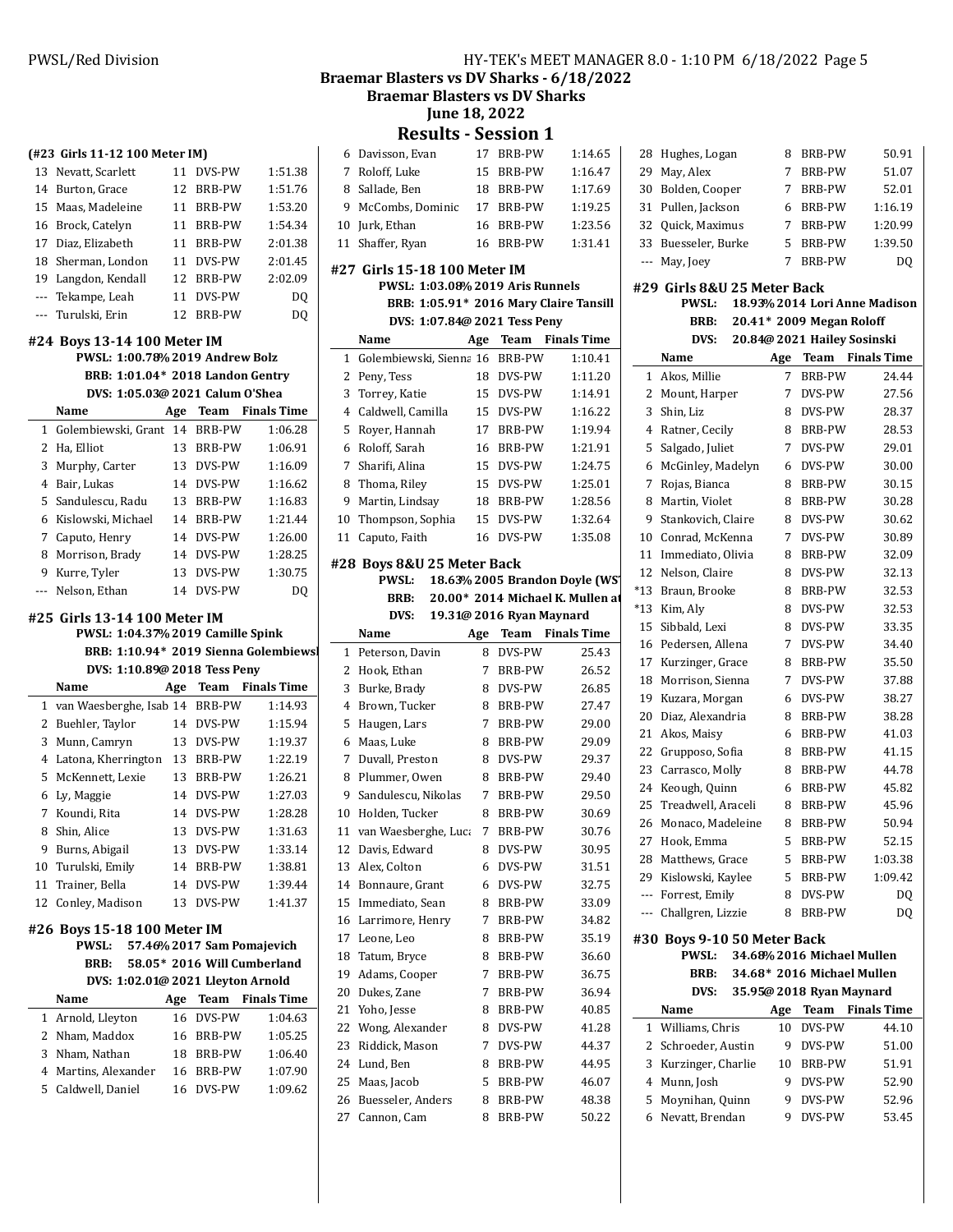### PWSL/Red Division **HY-TEK's MEET MANAGER 8.0 - 1:10 PM 6/18/2022** Page 6

Braemar Blasters vs DV Sharks - 6/18/2022

**Braemar Blasters vs DV Sharks** 

**June 18, 2022**

**Results - Session 1** 

|                | (#30 Boys 9-10 50 Meter Back)    |         |                          |                                 | 22             | Escuderc                 |
|----------------|----------------------------------|---------|--------------------------|---------------------------------|----------------|--------------------------|
| $7^{\circ}$    | Edwards, Parker                  | 10      | DVS-PW                   | 53.62                           | 23             | Fuller, G.               |
| 8              | Hansford, Henry                  | 9       | BRB-PW                   | 56.57                           | 24             | Canny, Le                |
| 9              | Sharifi, Amir                    | 9       | DVS-PW                   | 58.18                           | 25             | Mitchell,                |
| 10             | Tirserio, Sawyer                 | 10      | DVS-PW                   | 59.50                           | 26             | Adeline,                 |
| 11             | Gentile, Zachary                 | 10      | DVS-PW                   | 1:01.26                         | 27             | Challgren                |
| 12             | Lancaster, Henry                 | 9       | DVS-PW                   | 1:03.37                         | $---$          | Matthew                  |
|                | 13 Villaflor, Caleb              | 9       | BRB-PW                   | 1:04.00                         | $---$          | Batelka, I               |
|                | 14 Oosterbeek, Nolan             | 10      | DVS-PW                   | 1:05.38                         | $\overline{a}$ | Monty, M                 |
| 15             | Shaffer, Ian                     | 10      | <b>BRB-PW</b>            | 1:05.62                         |                |                          |
| 16             | Turner, Jax                      | 9       | BRB-PW                   | 1:05.97                         |                | #32 Boys 1               |
| 17             | Bellis, Ryan                     | 10      | DVS-PW                   | 1:07.76                         |                | <b>PWS</b>               |
| 18             | Gentile, Matthew                 | 9       | DVS-PW                   | 1:07.87                         |                | BRI                      |
| 19             | Conrad, Ashton                   | 9       | DVS-PW                   | 1:08.84                         |                | <b>DV</b>                |
| 20             | Buesseler, Liam                  | 10      | BRB-PW                   | 1:09.95                         |                | Name                     |
| 21             | Krizmanich, Logan                | 10      | BRB-PW                   | 1:12.88                         | $\mathbf{1}$   | O'Shea, F                |
| 22             | Penn, Brady                      | 10      | DVS-PW                   | 1:16.26                         | 2              | Hansford                 |
| 23             | Sequeira, Jake                   | 10      | DVS-PW                   | 1:21.38                         | 3              | Mamon, l                 |
| 24             | Royer, Austin                    | 9       | <b>BRB-PW</b>            | 1:24.32                         | 4              | Bonura, I                |
| 25             | Tadlock, Bentley                 | 9       | BRB-PW                   | 1:24.90                         | 5              | Nham, La                 |
| 26             | Scala, Carsen                    | 9       | BRB-PW                   | 1:26.15                         | 6              | Danforth                 |
| 27             | Parker, Josiah                   | 10      | BRB-PW                   | 1:26.69                         | 7              | Levit, Mi                |
|                | 28 Wilson, Levi                  | 9       | DVS-PW                   | 1:33.89                         | 8              | Murray, V                |
| 29             | Jaimes Rodriguez, Eri            | 9       | BRB-PW                   | 1:40.62                         | 9              | Young, Aa                |
| $\overline{a}$ | Tuttle, Gavin                    | 9       | DVS-PW                   | DQ                              | 10             | Kurre, Br                |
| ---            | Singh, Shalik                    | 9       | DVS-PW                   | DQ                              | 11             | Immedia                  |
| ---            | Bornacelly, Mitch                | 9       | BRB-PW                   | DQ                              | 12             | LaHait, B                |
|                |                                  |         |                          |                                 | 13             | Tate, Mic                |
| ---            | Hammond, Luke                    | 9       | DVS-PW                   |                                 |                |                          |
|                |                                  |         |                          | DQ                              | 14             | Matthew                  |
|                | #31 Girls 9-10 50 Meter Back     |         |                          |                                 | 15             | Castillo, 0              |
|                | <b>PWSL:</b>                     |         | 36.14% 2018 Lucy Daniel  |                                 | 16             | Salgado,                 |
|                | <b>BRB:</b>                      |         | 38.97* 2011 Megan Roloff |                                 | 17             | Begley, M                |
|                | DVS:                             |         |                          | 39.90@ 2021 Elizabeth Schroeder |                | 18 Cataldo, J            |
|                | Name                             | Age     | Team                     | <b>Finals Time</b>              | 19             | Ryan, Ale                |
|                | 1 Shin, Diane                    | 10      | DVS-PW                   | 43.03                           | 20             | Cauthen,                 |
|                | 2 Elam, Peyton                   | 9       | DVS-PW                   | 45.88                           | 21             | Hoffower                 |
| 3              | McGinley, Brooklyn               | 9       | DVS-PW                   | 47.41                           | 22             | Moran, M                 |
| 4              | Jurk, Emily                      | 10      | BRB-PW                   | 48.33                           | 23             | Reed, Rol                |
|                | 5 Acholonu, Deze                 | 10      | DVS-PW                   | 48.53                           |                | 24 Conley, S             |
| 6              | Martin, Charlotte                | 10      | <b>BRB-PW</b>            | 48.84                           | 25             | Kramer, I                |
| 7              | Barna, Morgan                    | 10      | DVS-PW                   | 50.03                           | 26             | Gordon, l                |
| 8              | Yelverton, Samantha              | 9       | DVS-PW                   | 52.34                           | 27             | Armstroi                 |
| 9              | Korkos, Alexandra                | 9       | BRB-PW                   | 53.20                           |                | #33 Girls 1              |
| 10             | Pierce, Addisyn                  | 10      | BRB-PW                   | 53.28                           |                | <b>PWS</b>               |
| 11             | Lund, Katelyn                    | 10      | BRB-PW                   | 54.25                           |                | BRI                      |
| 12             | Fernandez-Deza Mora 10           |         | BRB-PW                   | 54.66                           |                | DV                       |
| 13             | Kislowski, Mia                   | 9       | BRB-PW                   | 54.75                           |                | Name                     |
| 14             | Cannon, Olivia                   | 9       | BRB-PW                   | 58.33                           | $\mathbf{1}$   | Lovell, El               |
| 15             | Quick, Carlie                    | 10      | BRB-PW                   | 59.49                           | 2              | Lawhorn                  |
| 16             | Strickland, Maddie               | 10      | DVS-PW                   | 59.98                           | 3              | Fincham,                 |
| 17             | Soza, Kalia                      | 10      | BRB-PW                   | 1:02.93                         | 4              | Mount, L                 |
| 18             | Langdon, Reagan                  | 10<br>9 | BRB-PW                   | 1:06.59                         | 5.             | Korkos, E                |
| 19<br>20       | Hoffower, Abbie<br>Ours, Brinlee | 9       | BRB-PW<br>BRB-PW         | 1:06.76<br>1:08.84              | 6              | Martin, A                |
| 21             | Dunk, Emily                      | 9       | DVS-PW                   | 1:09.33                         | 7              | Elam, Mo<br>8 Miller, Oi |

| 22             | Escudero, Adriana                     | 9   | <b>BRB-PW</b>               | 1:13.24                      |
|----------------|---------------------------------------|-----|-----------------------------|------------------------------|
| 23             | Fuller, G.G.                          | 9   | DVS-PW                      | 1:15.29                      |
| 24             | Canny, Leena                          | 9   | BRB-PW                      | 1:19.50                      |
| 25             | Mitchell, Sarah                       | 10  | DVS-PW                      | 1:29.77                      |
| 26             | Adeline, Chevarria                    | 9   | <b>BRB-PW</b>               | 1:39.87                      |
| 27             | Challgren, Emily                      | 10  | BRB-PW                      | 1:40.13                      |
| ---            | Matthews, Sophia                      | 9   | BRB-PW                      | DQ                           |
| $---$          | Batelka, Michaela                     | 10  | DVS-PW                      | DQ                           |
| ---            | Monty, Mackenzie                      | 10  | DVS-PW                      | DQ                           |
|                |                                       |     |                             |                              |
|                | #32 Boys 11-12 50 Meter Back<br>PWSL: |     | 31.12% 2019 Jackson Tishler |                              |
|                | BRB:                                  |     | 32.25* 2021 Elliot Ha       |                              |
|                | DVS:                                  |     | 32.08@ 2018 Lleyton Arnold  |                              |
|                | Name                                  | Age | Team                        | <b>Finals Time</b>           |
| 1              | O'Shea, Finn                          | 12  | DVS-PW                      | 35.72                        |
| 2              | Hansford, Oliver                      | 12  | BRB-PW                      | 41.71                        |
| 3              | Mamon, Luke                           | 12  | BRB-PW                      | 41.72                        |
| $\overline{4}$ | Bonura, Mateo                         | 12  | <b>BRB-PW</b>               | 42.85                        |
| 5              | Nham, Landon                          | 11  | BRB-PW                      | 45.08                        |
| 6              | Danforth, Jameson                     | 12  | BRB-PW                      | 47.22                        |
| 7              | Levit, Michael                        | 12  | BRB-PW                      | 48.81                        |
| 8              | Murray, Wyatt                         | 12  | <b>BRB-PW</b>               | 49.33                        |
| 9              | Young, Aaron                          | 11  | DVS-PW                      | 49.40                        |
| 10             | Kurre, Brayden                        | 11  | DVS-PW                      | 52.14                        |
| 11             | Immediato, Jack                       | 12  | BRB-PW                      | 52.19                        |
| 12             | LaHait, Brendan                       | 11  | DVS-PW                      | 53.03                        |
| 13             | Tate, Michael                         | 11  | <b>BRB-PW</b>               | 54.35                        |
| 14             | Matthews, Connor                      | 11  | BRB-PW                      | 56.83                        |
| 15             | Castillo, Gio                         | 12  | BRB-PW                      | 57.25                        |
| 16             | Salgado, Austin                       | 11  | DVS-PW                      | 57.63                        |
| 17             | Begley, Mac                           | 11  | DVS-PW                      | 58.82                        |
| 18             | Cataldo, John                         | 11  | DVS-PW                      | 1:00.07                      |
| 19             | Ryan, Alex                            | 12  | DVS-PW                      | 1:01.78                      |
| 20             | Cauthen, Nicholas                     | 12  | BRB-PW                      | 1:01.94                      |
| 21             | Hoffower, Landon                      | 11  | <b>BRB-PW</b>               | 1:03.04                      |
| 22             | Moran, Mason                          | 12  | DVS-PW                      | 1:03.44                      |
| 23             | Reed, Robby                           | 11  | DVS-PW                      | 1:05.56                      |
| 24             | Conley, Sean                          | 11  | DVS-PW                      | 1:11.34                      |
|                | 25 Kramer, Michael                    |     | 12 DVS-PW                   | 1:12.84                      |
|                | 26 Gordon, Nolan                      | 11  | DVS-PW                      | 1:22.19                      |
|                | 27 Armstrong, Stephen                 | 11  | BRB-PW                      | 1:28.13                      |
|                | #33 Girls 11-12 50 Meter Back         |     |                             |                              |
|                | PWSL:                                 |     | 31.82% 2021 Alyssa Sagle    |                              |
|                | BRB:                                  |     |                             | 33.24* 2002 Lauren Daugherty |
|                | DVS:                                  |     | 34.31@ 2013 Savannah Nash   |                              |
|                | Name                                  | Age | Team                        | <b>Finals Time</b>           |
| 1              | Lovell, Ella                          | 11  | <b>BRB-PW</b>               | 41.01                        |
| 2              | Lawhorne, Addyson                     | 12  | BRB-PW                      | 41.32                        |
| 3              | Fincham, Paige                        | 11  | DVS-PW                      | 41.42                        |
| 4              | Mount, Lexi                           | 12  | DVS-PW                      | 42.24                        |
| 5              | Korkos, Effie                         |     | 12 BRB-PW                   | 42.51                        |
| 6              | Martin, Abigail                       | 12  | BRB-PW                      | 43.00                        |
| 7              | Elam, Morgan                          | 12  | DVS-PW                      | 44.69                        |
| 8              | Miller, Quinn                         | 11  | DVS-PW                      | 45.23                        |
|                |                                       |     |                             |                              |

| 9              | Kislowski, Ashley             | 12  | <b>BRB-PW</b>                   | 46.77   |
|----------------|-------------------------------|-----|---------------------------------|---------|
| 10             | Ratner, Emma                  | 11  | BRB-PW                          | 46.93   |
| 11             | Reeves, Paige                 | 11  | DVS-PW                          | 47.27   |
| $*12$          | Dorn, Teagan                  | 12  | <b>BRB-PW</b>                   | 47.97   |
| $*12$          | Trainer, Kaitlyn              | 12  | DVS-PW                          | 47.97   |
| 14             | Mabie, Juliet                 | 12  | <b>BRB-PW</b>                   | 49.19   |
| 15             | Rivera, Zoey                  | 12  | <b>BRB-PW</b>                   | 49.22   |
| 16             | Tekampe, Samantha             | 12  | DVS-PW                          | 50.16   |
| 17             | Turulski, Erin                | 12  | <b>BRB-PW</b>                   | 50.25   |
| 18             | Torrey, Maddie                | 12  | DVS-PW                          | 50.62   |
| 19             | Allen, Brooklyn               | 11  | <b>BRB-PW</b>                   | 50.78   |
| 20             | Diaz, Elizabeth               | 11  | BRB-PW                          | 51.25   |
| 21             | Mack, Olivia                  | 11  | <b>BRB-PW</b>                   | 51.95   |
| 22             | Zegada, Fernanda              | 12  | BRB-PW                          | 53.22   |
| 23             | Cannon, Chloe                 | 12  | BRB-PW                          | 53.75   |
| 24             | Lane, Kayleigh                | 12  | DVS-PW                          | 54.69   |
| 25             | Walker, Mikayla               | 11  | DVS-PW                          | 55.15   |
| 26             | Burton, Grace                 | 12  | <b>BRB-PW</b>                   | 56.28   |
| 27             | Larrimore, Ellie              | 11  | <b>BRB-PW</b>                   | 57.45   |
| 28             | Yoho, Rebecca                 | 11  | <b>BRB-PW</b>                   | 59.77   |
| 29             | Armstrong, Annabelle 11       |     | BRB-PW                          | 1:00.00 |
|                | Friedman, Audrey              | 11  |                                 |         |
| 30             |                               |     | DVS-PW                          | 1:00.16 |
| 31             | Kellogg, Madelynn             | 11  | DVS-PW                          | 1:00.28 |
| 32             | Randall, Adrienne             | 12  | DVS-PW                          | 1:08.02 |
| 33             | Davis, Emma                   | 11  | DVS-PW<br>DVS-PW                | 1:34.57 |
| ---            | Sherman, London               | 11  |                                 | DQ      |
|                | #34 Boys 13-14 50 Meter Back  |     |                                 |         |
|                |                               |     |                                 |         |
|                | <b>PWSL:</b>                  |     | 28.27% 2018 Landon Gentry       |         |
|                | <b>BRB:</b>                   |     | 28.27* 2018 Landon Gentry       |         |
|                | DVS:                          |     | 29.59@ 2022 Calum O'Shea        |         |
|                | Name                          | Age | <b>Team</b> Finals Time         |         |
| 1              | O'Shea, Calum                 | 14  | DVS-PW                          | 29.59@  |
| 2              | Ha, Elliot                    | 13  | BRB-PW                          | 30.75   |
| 3              | Murphy, Carter                | 13  | DVS-PW                          | 35.08   |
| $\overline{4}$ | Kislowski, Michael            | 14  | BRB-PW                          | 37.41   |
| 5              | Hadsall, Tanner               | 13  | BRB-PW                          | 38.89   |
| 6              | Jurk, Evan                    | 14  | <b>BRB-PW</b>                   | 40.88   |
| 7              | Lupariello, Max               | 14  | <b>BRB-PW</b>                   | 45.40   |
| 8              | Nelson, Ethan                 | 14  | DVS-PW                          | 46.19   |
| 9              | LaHait, Matt                  | 14  | DVS-PW                          | 46.77   |
| 10             | Kriel, Nathan                 | 13  | DVS-PW                          | 46.97   |
| 11             | Moynihan, Daniel              | 13  | DVS-PW                          | 49.62   |
| 12             | Scala, Gavin                  |     | 14 BRB-PW                       | 49.66   |
| 13             | Mills, Aiden                  | 13  | DVS-PW                          | 51.22   |
| 14             | Larrimore, DC                 | 13  | BRB-PW                          | 56.82   |
| ---            | Parker, Caleb                 | 14  | BRB-PW                          | DQ      |
|                |                               |     |                                 |         |
|                | #35 Girls 13-14 50 Meter Back |     |                                 |         |
|                | PWSL:                         |     | 29.84% 2019 Camille Spink       |         |
|                | BRB:                          |     | 31.94* 2018 Jillian Mastropaolo |         |
|                | DVS:                          |     | 30.46@ 2015 Savannah Nash       |         |
|                | Name                          | Age | <b>Team</b> Finals Time         |         |
| 1              | Park, Christine               | 13  | DVS-PW                          | 36.40   |
| 2<br>3         | Latona, Kherrington           | 14  | 13 BRB-PW<br>DVS-PW             | 38.51   |
|                | Arnold, Lucy                  |     |                                 | 39.33   |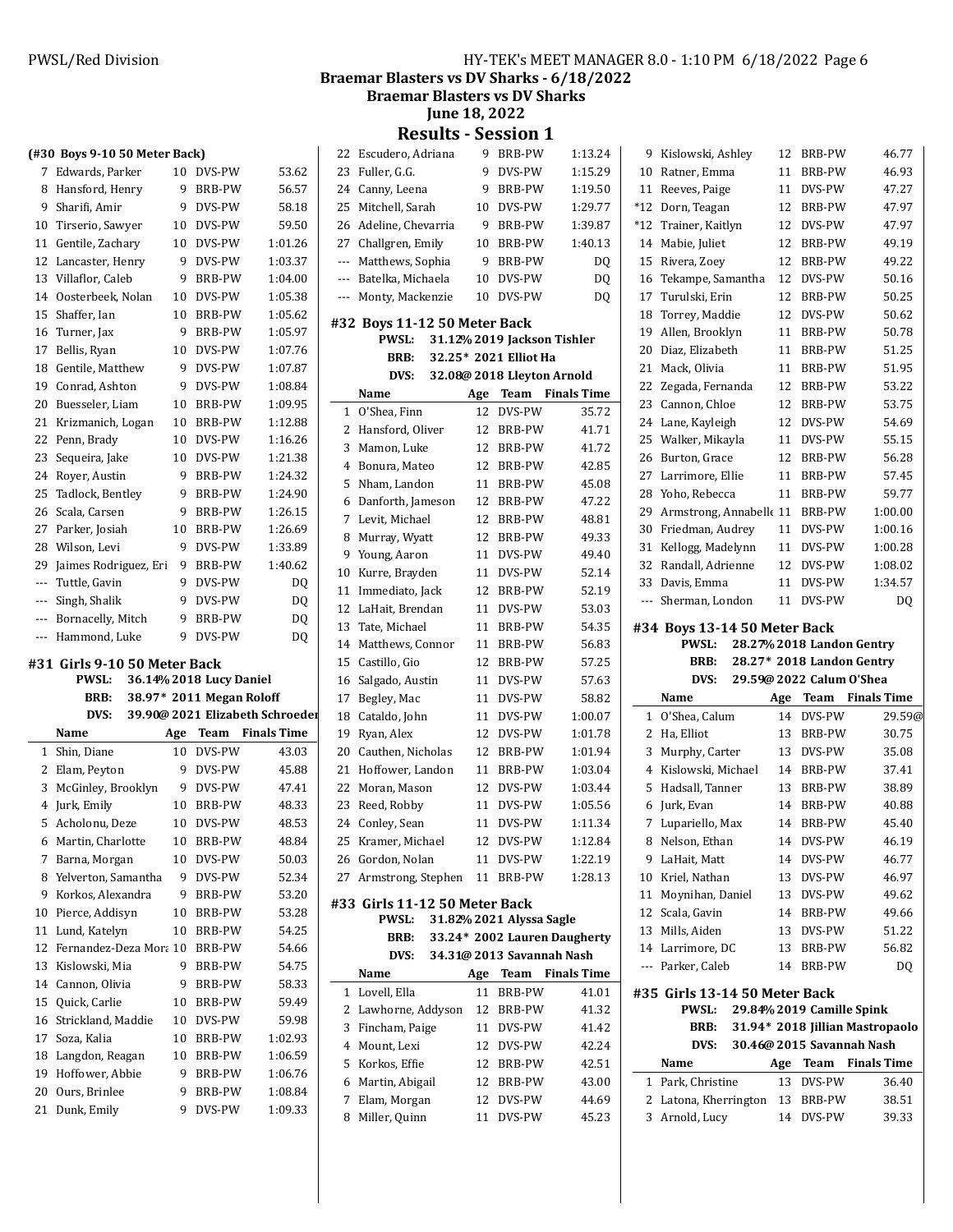Braemar Blasters vs DV Sharks - 6/18/2022

**Braemar Blasters vs DV Sharks** 

**June 18, 2022** 

**Results - Session 1**

|              | courto                             |         | JLJJIUII 1                                        |                                |              |           |
|--------------|------------------------------------|---------|---------------------------------------------------|--------------------------------|--------------|-----------|
|              | 19 Kissi, Alexa                    |         | 16 BRB-PW                                         | 49.41                          |              | Tac       |
| 20           | Barrett, Anya                      | 17      | BRB-PW                                            | 50.44                          | ---          | Sha       |
| 21           | Jaimes, Kaylee                     | 16      | BRB-PW                                            | 51.34                          | ---          | Tui       |
| 22           | Mabie, Olivia                      | 17      | BRB-PW                                            | 58.53                          | ---          | Sha       |
|              | 23 Randall, Amari                  | 16      | DVS-PW                                            | 1:05.56                        | ---          | Ed        |
|              | #38 Boys 8&U 25 Meter Breast       |         |                                                   |                                | #41 Gi       |           |
|              | <b>PWSL:</b>                       |         |                                                   | 21.75% 2002 Louis Wojciechowsk |              |           |
|              | <b>BRB:</b>                        |         | 22.62* 2013 Conner Adrian                         |                                |              |           |
|              | DVS:                               |         | 22.65@ 2013 Caleb Woodson                         |                                |              |           |
|              | Name                               | Age     |                                                   | <b>Team</b> Finals Time        |              | Na:       |
| 1            | Maas, Luke                         | 8       | BRB-PW                                            | 28.12                          | 1            | Sos       |
| 2            | Jurk, Eli                          | 8       | BRB-PW                                            | 33.37                          | $\mathbf{2}$ | Acl       |
| 3            | Burke, Brady                       | 8       | DVS-PW                                            | 35.82                          | 3            | Wo        |
| 4            | Alex, Colton                       | 6       | DVS-PW                                            | 37.63                          | 4            | Ma        |
| 5            | Holden, Tucker                     | 8       | BRB-PW                                            | 38.19                          | 5            | Ma        |
| 6            | Duvall, Preston                    | 8       | DVS-PW                                            | 47.99                          | 6            | Ad        |
| ---          | Plummer, Owen                      | 8       | BRB-PW                                            | DQ                             | 7            | Lui       |
| ---          | Bonnaure, Grant                    | 6       | DVS-PW                                            | DQ                             | 8            | Mc        |
|              |                                    |         |                                                   |                                | 9            | <b>Bo</b> |
|              | #39 Girls 8&U 25 Meter Breast      |         |                                                   |                                | 10           | Ree       |
|              | <b>PWSL:</b>                       |         |                                                   | 20.81% 2014 Lori Anne Madison  | 11           | We        |
|              | BRB:                               |         | 24.47* 2010 Sophia Bianchi<br>22.90@ 2019 Lily Lu |                                | 12           | Car       |
|              | DVS:                               |         |                                                   |                                | 13           | Du:       |
|              | Name                               | Age     | Team                                              | <b>Finals Time</b>             | 14           | Lar       |
| $\mathbf{1}$ | Cotter, Caroline                   | 8       | <b>BRB-PW</b>                                     | 25.53                          | 15           | Pie       |
| 2<br>3       | Alex, Kenzie                       | 8       | DVS-PW                                            | 26.52                          | 16           | Ma        |
|              | Williams, Tatum                    | 8       | DVS-PW                                            | 26.88                          | ---          | Qu        |
| 4            | Akos, Millie                       | 7       | BRB-PW                                            | 28.53                          | ---          | Kri       |
| 5            | Foster, Kaitlyn                    | 8       | DVS-PW                                            | 31.28                          |              | Ho        |
| 6            | Martin, Violet                     | 8       | BRB-PW                                            | 31.58                          |              |           |
| 7<br>8       | Mount, Harper<br>Immediato, Olivia | 7<br>8  | DVS-PW<br>BRB-PW                                  | 35.23<br>38.51                 | #42 Bo       |           |
| 9            | Kislowski, Amy                     | 6       | BRB-PW                                            | 40.00                          |              |           |
| 10           | Morrison, Sienna                   | 7       | DVS-PW                                            | 42.22                          |              |           |
| ---          | Carrasco, Molly                    | 8       | BRB-PW                                            | DQ                             |              | Na:       |
|              | --- Grupposo, Sofia                | 8       | <b>BRB-PW</b>                                     | DQ                             | $\mathbf{1}$ | Ma        |
| ---          | Nelson, Claire                     | 8       | DVS-PW                                            | DQ                             | $\mathbf{2}$ | Wil       |
| ---          | Kuzara, Morgan                     | 6       | DVS-PW                                            | DO.                            | 3            | Cau       |
|              |                                    |         |                                                   |                                | 4 Ley        |           |
|              | #40 Boys 9-10 50 Meter Breast      |         |                                                   |                                | 5            | Dai       |
|              | <b>PWSL:</b>                       |         | 37.72% 2016 Jordan Evans                          |                                | 6            | Mo        |
|              | BRB:                               |         | 37.72* 2016 Jordan Evans                          |                                | 7            | Nai       |
|              | DVS:                               |         | 41.22@ 2019 Jacob Cho                             |                                | 8            | Mu        |
|              | Name                               | Age     | Team                                              | <b>Finals Time</b>             | 9            | Tat       |
| 1            | Acholonu, Arinze                   | 9       | DVS-PW                                            | 52.09                          | 10           | Kui       |
| 2            | Williams, Chris                    | 10      | DVS-PW                                            | 53.40                          | 11           | Lal       |
| 3            | Moynihan, Quinn                    | 9       | DVS-PW                                            | 59.68                          | 12           | Yοι       |
| 4            | Phillips, Evan                     | 10      | DVS-PW                                            | 1:01.13                        | 13           | Ree       |
| 5            | Burns, Cooper                      | 10      | DVS-PW                                            | 1:02.39                        | 14           | Sal       |
| 6            | Kurzinger, Charlie                 | 10      | <b>BRB-PW</b>                                     | 1:03.22                        | 15           | Ho        |
| 7            | Tekampe, Aaron                     | 9       | DVS-PW                                            | 1:06.58                        | 16           | Arı       |
| 8<br>9       | Gentile, Zachary                   | 10<br>9 | DVS-PW<br>DVS-PW                                  | 1:07.15                        | ---          | Rya       |
|              | Reed, Leo                          |         |                                                   | 1:18.25                        | ---          | Wh        |
| 10<br>11     | Nandy, James<br>Scala, Carsen      | 10<br>9 | DVS-PW                                            | 1:25.16                        |              | Coı       |
|              |                                    |         | BRB-PW                                            | 1:32.65                        |              |           |

| ---    | Tadlock, Bentley                    | 9.  | BRB-PW                     | DQ                            |
|--------|-------------------------------------|-----|----------------------------|-------------------------------|
| ---    | Sharifi, Amir                       | 9   | DVS-PW                     | DQ                            |
|        | --- Turner, Jax                     | 9   | <b>BRB-PW</b>              | DQ                            |
| ---    | Shaffer, Ian                        | 10  | BRB-PW                     | DQ                            |
|        | --- Edwards, Parker                 | 10  | DVS-PW                     | DQ                            |
|        | #41 Girls 9-10 50 Meter Breast      |     |                            |                               |
|        | <b>PWSL:</b>                        |     |                            | 40.75% 2016 Lori Anne Madison |
|        | BRB:                                |     | 45.67* 2018 Payton Jones   |                               |
|        | DVS:                                |     | 43.65@ 2018 Olivia Ahearn  |                               |
|        | Name                                | Age | Team                       | <b>Finals Time</b>            |
|        |                                     | 9   | DVS-PW                     | 46.15                         |
| 1<br>2 | Sosinski, Hailey<br>Acholonu, Deze  | 10  | DVS-PW                     | 52.64                         |
| 3      | Woodward, Madison                   | 10  | DVS-PW                     | 54.04                         |
|        |                                     |     |                            |                               |
| 4      | Mason, Layla                        | 10  | BRB-PW                     | 54.75                         |
| 5      | Martin, Charlotte                   | 10  | BRB-PW                     | 54.94                         |
| 6      | Adams, Madison                      | 10  | BRB-PW                     | 55.79<br>1:00.97              |
| 7      | Lund, Katelyn                       | 10  | <b>BRB-PW</b><br>DVS-PW    |                               |
| 8      | McGinley, Brooklyn                  | 9   |                            | 1:01.50                       |
| 9      | Bonnaure, Alex                      | 9   | DVS-PW                     | 1:02.52                       |
| 10     | Reeves, Vera                        | 9   | DVS-PW                     | 1:06.62                       |
| 11     | Wesol, Quinn                        | 10  | <b>BRB-PW</b>              | 1:09.39                       |
| 12     | Cannon, Olivia                      | 9   | <b>BRB-PW</b>              | 1:10.97                       |
| 13     | Dunk, Emily                         | 9   | DVS-PW                     | 1:11.46                       |
| 14     | Langdon, Reagan                     | 10  | <b>BRB-PW</b>              | 1:16.47                       |
| 15     | Pierce, Addisyn                     | 10  | <b>BRB-PW</b>              | 1:27.88                       |
| 16     | Matthews, Sophia                    | 9   | <b>BRB-PW</b>              | 1:51.38                       |
| ---    | Quick, Carlie                       | 10  | <b>BRB-PW</b>              | DQ                            |
|        |                                     |     |                            |                               |
| ---    | Kriel, Samantha                     | 9   | DVS-PW                     | DQ                            |
| ---    | Hoffower, Abbie                     | 9   | <b>BRB-PW</b>              | DQ                            |
|        | #42 Boys 11-12 50 Meter Breast      |     |                            |                               |
|        | PWSL:                               |     | 33.19% 2018 Jordan Evans   |                               |
|        | BRB:                                |     | 33.19* 2018 Jordan Evans   |                               |
|        | DVS:                                |     | 36.44@ 2018 Lleyton Arnold |                               |
|        | Name                                | Age |                            | <b>Team</b> Finals Time       |
| 1      | Mamon, Luke                         | 12  | <b>BRB-PW</b>              | 44.94                         |
| 2      | Wilson, Brett                       | 12  | DVS-PW                     | 49.15                         |
| 3      | Cauthen, Nicholas                   | 12  | <b>BRB-PW</b>              | 50.75                         |
|        | 4 Levit, Michael                    | 12  | BRB-PW                     | 51.19                         |
| 5      | Danforth, Jameson                   | 12  | BRB-PW                     | 51.82                         |
| 6      | Moran, Mason                        | 12  | DVS-PW                     | 1:01.63                       |
| 7      | Nandy, Christopher                  | 12  | DVS-PW                     | 1:02.34                       |
| 8      |                                     | 12  | BRB-PW                     | 1:03.00                       |
| 9      | Murray, Wyatt<br>Tate, Michael      | 11  | BRB-PW                     | 1:04.47                       |
| 10     |                                     | 11  | DVS-PW                     | 1:06.47                       |
| 11     | Kurre, Brayden<br>LaHait, Brendan   | 11  | DVS-PW                     | 1:06.86                       |
| 12     | Young, Aaron                        | 11  | DVS-PW                     | 1:07.44                       |
| 13     |                                     | 11  | DVS-PW                     | 1:07.89                       |
| 14     | Reed, Robby                         | 11  | DVS-PW                     | 1:18.97                       |
| 15     | Salgado, Austin<br>Hoffower, Landon | 11  | BRB-PW                     | 1:19.46                       |
| 16     | Armstrong, Stephen                  | 11  | BRB-PW                     | 1:28.63                       |
| ---    | Ryan, Alex                          | 12  | DVS-PW                     |                               |
| ---    |                                     | 11  | DVS-PW                     | DQ                            |
| ---    | Whitlock, Crosby<br>Conley, Sean    | 11  | DVS-PW                     | DQ<br>DQ                      |

## **(#35 Girls 13-14 50 Meter Back)** Jones, Payton 14 BRB-PW 39.71 Ly, Maggie 14 DVS-PW 39.97 Lu, Lucy 13 DVS-PW 40.69 Burns, Abigail 13 DVS-PW 43.50 Turulski, Emily 14 BRB-PW 44.06 Bornacelly, Valerie 13 BRB-PW 49.00 Yoho, Rachel 13 BRB-PW 51.46 Cloonan, Molly 13 BRB-PW 53.33 12 Braun, Jennifer.Lynn.I 13 BRB-PW 55.28 Randall, Addison 14 DVS-PW 1:05.12 **#36 Boys 15-18 50 Meter Back** PWSL: 26.26% 2017 William Cumberland **BRB:** 26.26\* 2017 Will Cumberland **DVS: 27.56 2019 @ Chino Vera Name Age Team** Finals Time Nham, Maddox 16 BRB-PW 29.91 Caldwell, Daniel 16 DVS-PW 31.38 Mastropaolo, Nick 16 BRB-PW 31.59 Reilly, Ryan 16 DVS-PW 32.13 Marin, Jake 18 BRB-PW 33.37 Sallade, Ben 18 BRB-PW 33.50

| 7 Davisson, Evan   |    | 17 BRB-PW     | 33.89 |
|--------------------|----|---------------|-------|
| 8 Roloff, Luke     |    | 15 BRB-PW     | 34.96 |
| 9 Treadwell, Diego |    | 15 BRB-PW     | 39.57 |
| 10 Rover, Brady    |    | 15 BRB-PW     | 40.75 |
| 11 Latona, Ryder   |    | 16 BRB-PW     | 42.66 |
| 12 Cloonan, Jesse  |    | 15 BRB-PW     | 42.78 |
| 13 Choberka, John  |    | 15 DVS-PW     | 43.38 |
| 14 Jerde, Evan     | 15 | <b>BRB-PW</b> | 44.20 |

### **#37 Girls 15-18 50 Meter Back**

|    | <b>PWSL:</b>            |     | 27.95% 2021 Aris Runnels  |                    |
|----|-------------------------|-----|---------------------------|--------------------|
|    | BRB:                    |     | 31.01* 2012 Kara Tansill  |                    |
|    | DVS:                    |     | 30.14@ 2017 Savannah Nash |                    |
|    | Name                    | Age | Team                      | <b>Finals Time</b> |
| 1  | Golembiewski, Sienna 16 |     | BRB-PW                    | 33.09              |
| 2  | Torrey, Katie           | 15  | DVS-PW                    | 33.57              |
| 3  | Peny, Tess              | 18  | DVS-PW                    | 34.09              |
| 4  | Ly, Grace               | 17  | DVS-PW                    | 34.44              |
| 5  | Golsen, Sarah           | 17  | DVS-PW                    | 35.06              |
| 6  | Roloff, Sarah           | 16  | BRB-PW                    | 35.62              |
| 7  | Korkos, Christina       | 15  | BRB-PW                    | 35.98              |
| 8  | Korkos, Anna            | 16  | BRB-PW                    | 36.26              |
| 9  | Turulski, Sarah         | 17  | BRB-PW                    | 38.63              |
| 10 | Choberka, Eva           | 17  | DVS-PW                    | 38.84              |
| 11 | Thoma, Riley            | 15  | DVS-PW                    | 40.46              |
| 12 | Barber, Maddie          | 16  | BRB-PW                    | 41.32              |
| 13 | Ha, Irene               | 15  | BRB-PW                    | 42.77              |
| 14 | Caputo, Faith           | 16  | DVS-PW                    | 44.14              |
| 15 | O'Shea, Mary Ava        | 16  | DVS-PW                    | 44.20              |
| 16 | Liptau-Davis, Hailey    | 17  | BRB-PW                    | 45.89              |
| 17 | Jerde, Alexis           | 17  | <b>BRB-PW</b>             | 47.15              |
| 18 | Freedman, Kyleigh       | 18  | <b>BRB-PW</b>             | 49.32              |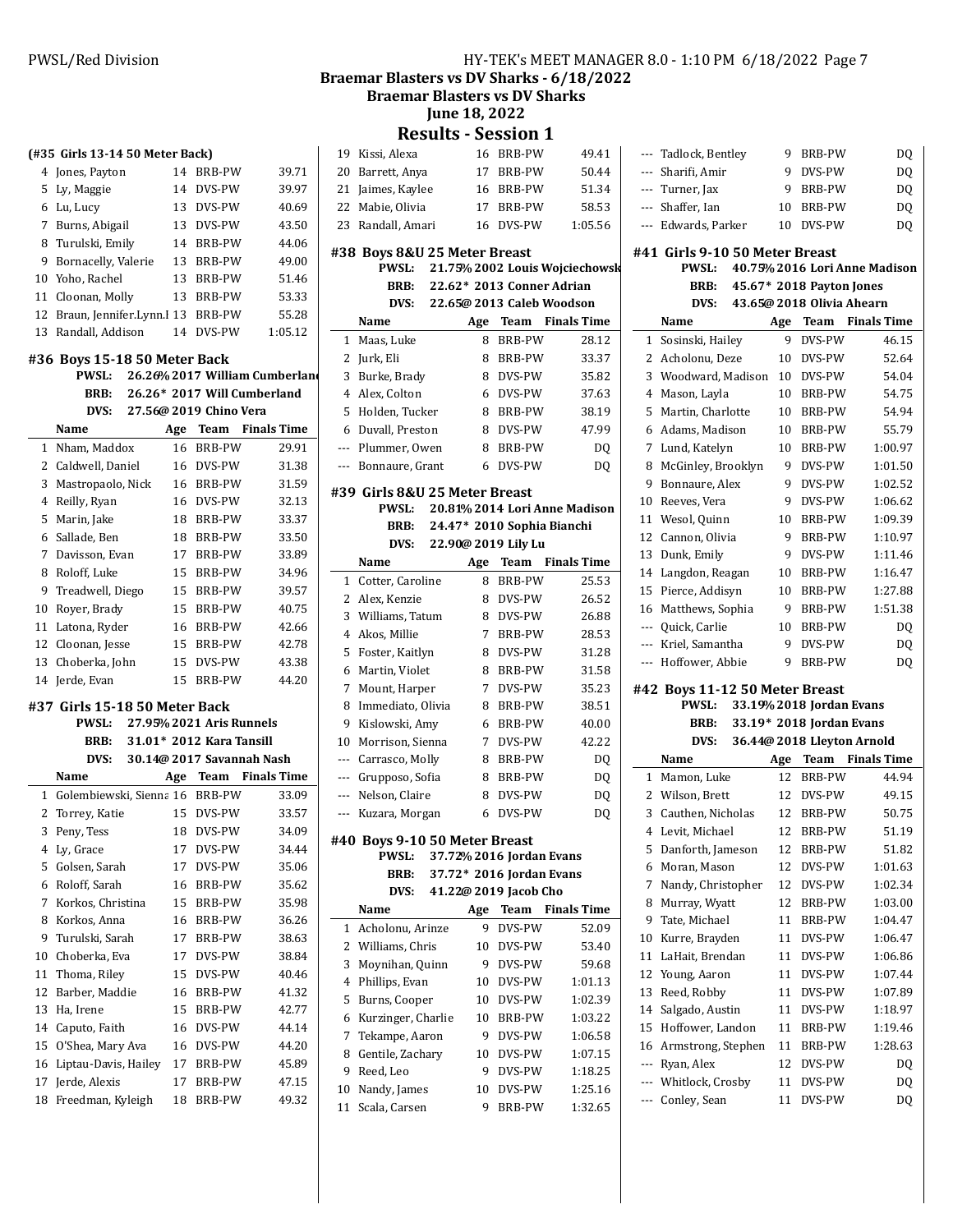**Braemar Blasters vs DV Sharks - 6/18/2022** 

**Braemar Blasters vs DV Sharks** 

**June 18, 2022**

**Results - Session 1**

|        | #43 Girls 11-12 50 Meter Breast                 |          |                                                      |                             | ξ                                                                                                 |
|--------|-------------------------------------------------|----------|------------------------------------------------------|-----------------------------|---------------------------------------------------------------------------------------------------|
|        | <b>PWSL:</b>                                    |          |                                                      | 36.22% 2017 Emma Hannam     | t                                                                                                 |
|        | BRB:                                            |          | 37.85* 2016 Emily Haugen                             |                             | 7                                                                                                 |
|        | DVS:                                            |          |                                                      | 38.43@ 2018 Skylar Morrison | ξ                                                                                                 |
|        | Name                                            | Age      |                                                      | <b>Team</b> Finals Time     | Ċ                                                                                                 |
| 1      | Fargo, Emmy                                     | 12       | DVS-PW                                               | 40.84                       | $\mathbf{1}$                                                                                      |
| 2      | Lawhorne, Addyson                               | 12       | BRB-PW                                               | 43.65                       | 11                                                                                                |
| 3      | Schroeder, Elizabeth                            | 11       | DVS-PW                                               | 44.90                       | 12                                                                                                |
| 4      | Martin, Abigail                                 | 12       | <b>BRB-PW</b>                                        | 47.46                       | 13                                                                                                |
| 5      | Thoma, Katelyn                                  | 12       | DVS-PW                                               | 47.88                       | 14                                                                                                |
| 6      | Turulski, Erin                                  | 12       | <b>BRB-PW</b>                                        | 48.18                       | #4                                                                                                |
| 7      | Cannon, Chloe                                   | 12       | <b>BRB-PW</b>                                        | 49.44                       |                                                                                                   |
| 8      | O'Shea, Stella                                  | 12       | DVS-PW                                               | 50.62                       |                                                                                                   |
| 9      | Morrison, Hallie                                | 12       | DVS-PW                                               | 51.07                       |                                                                                                   |
| 10     | Fincham, Paige                                  | 11       | DVS-PW                                               | 52.00                       |                                                                                                   |
| 11     | Reeves, Paige                                   | 11       | DVS-PW                                               | 53.71                       | 1                                                                                                 |
| 12     | Trainer, Kaitlyn                                | 12       | DVS-PW                                               | 53.93                       | 2                                                                                                 |
| 13     | Nevatt, Scarlett                                | 11       | DVS-PW                                               | 55.18                       | ί                                                                                                 |
| 14     | Brock, Catelyn                                  | 11       | BRB-PW                                               | 55.34                       | $\overline{\mathcal{L}}$                                                                          |
| 15     | Langdon, Kendall                                | 12       | BRB-PW                                               | 55.87                       | ξ                                                                                                 |
| 16     | Torrey, Maddie                                  | 12       | DVS-PW                                               | 56.22                       | 6                                                                                                 |
| 17     | Allen, Brooklyn                                 |          | 11 BRB-PW                                            | 56.77                       | 7                                                                                                 |
| 18     | Ratner, Emma                                    |          | 11 BRB-PW                                            | 59.60                       |                                                                                                   |
| 19     | Armstrong, Annabelle 11 BRB-PW                  |          |                                                      | 59.66                       | #4                                                                                                |
| 20     | Kellogg, Madelynn                               |          | 11 DVS-PW                                            | 1:03.47                     |                                                                                                   |
| 21     | Larrimore, Ellie                                | 11       | BRB-PW                                               | 1:15.93                     |                                                                                                   |
| 22     | Yoho, Rebecca                                   | 11       | BRB-PW                                               | 1:21.47                     |                                                                                                   |
|        |                                                 |          |                                                      |                             |                                                                                                   |
|        | #44 Boys 13-14 50 Meter Breast<br>PWSL:<br>BRB: |          | 31.15% 2019 Jordan Evans<br>31.15* 2019 Jordan Evans |                             | 1<br>2<br>$\ddot{\cdot}$                                                                          |
|        | DVS:                                            |          |                                                      | 33.45@ 2019 Lleyton Arnold  |                                                                                                   |
|        | Name                                            | Age      | Team                                                 | <b>Finals Time</b>          | $\overline{\mathcal{L}}$<br>5                                                                     |
| 1      | Golembiewski, Grant                             |          | 14 BRB-PW                                            | 34.89                       |                                                                                                   |
| 2      | Kissi, Bryan                                    |          | 13 BRB-PW                                            | 37.94                       |                                                                                                   |
| 3<br>4 | Bair, Lukas                                     |          | 14 DVS-PW                                            | 39.89                       |                                                                                                   |
| 5      | Sandulescu, Radu                                | 14       | 13 BRB-PW                                            | 40.34                       |                                                                                                   |
| 6      | Morrison, Brady                                 | 14       | DVS-PW<br><b>BRB-PW</b>                              | 41.57<br>42.41              |                                                                                                   |
| 7      | Lupariello, Max                                 | 13       |                                                      | 42.70                       |                                                                                                   |
| 8      | Murphy, Carter<br>Caputo, Henry                 | 14       | DVS-PW<br>DVS-PW                                     | 43.63                       |                                                                                                   |
| 9      | Kurre, Tyler                                    | 13       | DVS-PW                                               | 45.50                       |                                                                                                   |
| 10     | Scala, Gavin                                    | 14       | BRB-PW                                               | 46.53                       |                                                                                                   |
| 11     | LaHait, Matt                                    | 14       | DVS-PW                                               | 51.25                       |                                                                                                   |
| 12     | Larrimore, DC                                   | 13       | BRB-PW                                               | 1:00.50                     |                                                                                                   |
|        |                                                 |          |                                                      |                             |                                                                                                   |
|        | #45 Girls 13-14 50 Meter Breast                 |          |                                                      |                             |                                                                                                   |
|        | PWSL:                                           |          | 34.41% 2018 Abigail Daniel                           |                             |                                                                                                   |
|        | <b>BRB:</b>                                     |          | 35.36* 2018 Emily Haugen                             |                             |                                                                                                   |
|        | DVS:                                            |          |                                                      | 37.52@ 2015 Savannah Nash   |                                                                                                   |
|        | Name                                            | Age      | Team                                                 | <b>Finals Time</b>          |                                                                                                   |
| 1      | Buehler, Taylor                                 | 14       | DVS-PW                                               | 40.10                       |                                                                                                   |
| 2<br>3 | Jones, Payton                                   | 14       | BRB-PW<br>DVS-PW                                     | 41.75                       | $\epsilon$<br>7<br>ξ<br>Ċ<br>10<br>11<br>12<br>#4<br>1<br>2<br>$\overline{\phantom{a}}$<br>ί<br>t |
| 4      | Munn, Camryn<br>Latona, Kherrington             | 13<br>13 | BRB-PW                                               | 42.69<br>43.03              |                                                                                                   |

| 5   | Park, Christine                                 | 13  | DVS-PW                   | 43.38                           |
|-----|-------------------------------------------------|-----|--------------------------|---------------------------------|
| 6   | Lu, Lucy                                        | 13  | DVS-PW                   | 45.31                           |
| 7   | Koundi, Rita                                    | 14  | DVS-PW                   | 46.01                           |
| 8   | Burns, Abigail                                  | 13  | DVS-PW                   | 46.85                           |
| 9   | Turulski, Emily                                 | 14  | <b>BRB-PW</b>            | 48.38                           |
| 10  | White, Alexa                                    | 13  | BRB-PW                   | 49.71                           |
| 11  | Conley, Madison                                 | 13  | DVS-PW                   | 52.09                           |
| 12  | Eldredge, Ansley                                | 13  | DVS-PW                   | 53.88                           |
| 13  | Yoho, Rachel                                    | 13  | <b>BRB-PW</b>            | 1:01.08                         |
| 14  | Randall, Addison                                | 14  | DVS-PW                   | 1:23.79                         |
|     |                                                 |     |                          |                                 |
|     | #46 Boys 15-18 50 Meter Breast                  |     |                          |                                 |
|     | <b>PWSL:</b>                                    |     | 28.97% 2018 Spencer Rowe |                                 |
|     | BRB:                                            |     |                          | 30.96* 2008 Alexander Morres    |
|     | DVS:                                            |     | 31.21@ 2015 John Buggy   |                                 |
|     | Name                                            | Age | Team                     | <b>Finals Time</b>              |
| 1   | Kanefsky, Aaron                                 | 18  | <b>BRB-PW</b>            | 34.75                           |
| 2   | Reilly, Ryan                                    | 16  | DVS-PW                   | 36.56                           |
| 3   | Mastropaolo, Nick                               | 16  | <b>BRB-PW</b>            | 39.31                           |
| 4   | Nham, Nathan                                    | 18  | <b>BRB-PW</b>            | 40.12                           |
| 5   | Nham, Maddox                                    | 16  | BRB-PW                   | 41.03                           |
| 6   | Spahic, Maksim                                  | 15  | DVS-PW                   | 43.01                           |
| 7   | Atkins, Chris                                   | 16  | <b>BRB-PW</b>            | 43.83                           |
|     |                                                 |     |                          |                                 |
|     | #47 Girls 15-18 50 Meter Breast<br><b>PWSL:</b> |     |                          | 32.81% 2016 Mary Claire Tansill |
|     |                                                 |     |                          | 32.81* 2016 Mary Claire Tansill |
|     | BRB:                                            |     |                          |                                 |
|     | DVS:                                            |     |                          | 36.69@ 2017 Claire Schroeder    |
|     | Name                                            | Age | <b>Team</b>              | <b>Finals Time</b>              |
| 1   | Royer, Hannah                                   | 17  | <b>BRB-PW</b>            | 39.34                           |
|     |                                                 |     |                          |                                 |
| 2   | Caldwell, Camilla                               | 15  | DVS-PW                   | 39.37                           |
| 3   | Ly, Grace                                       | 17  | DVS-PW                   | 42.18                           |
| 4   | Eldredge, Maya                                  | 16  | DVS-PW                   | 44.91                           |
| 5   | Lund, Emily                                     | 15  | <b>BRB-PW</b>            | 45.25                           |
| 6   | Kwon, Lillian                                   | 15  | DVS-PW                   | 45.50                           |
| 7   | Choberka, Julia                                 | 15  | DVS-PW                   | 46.00                           |
| 8   | Sharifi, Alina                                  | 15  | DVS-PW                   | 46.02                           |
| 9   | Turulski, Sarah                                 | 17  | <b>BRB-PW</b>            | 46.25                           |
| 10  | Thompson, Sophia                                | 15  | DVS-PW                   | 46.40                           |
| 11  | O'Shea, Mary Ava                                | 16  | DVS-PW                   | 52.81                           |
| 12  | Randall, Amari                                  | 16  | DVS-PW                   | 1:22.63                         |
| --- | Jaimes, Kaylee                                  | 16  | BRB-PW                   | DQ                              |
|     | #48  Boys 8&U 25 Meter Fly                      |     |                          |                                 |
|     | PWSL:                                           |     |                          | 16.74% 2016 Ryan Maynard        |
|     | BRB:                                            |     |                          | 17.85* 2014 Michael Mullen      |
|     | DVS:                                            |     |                          | 16.74@ 2016 Ryan Maynard        |
|     | Name                                            | Age | Team                     | <b>Finals Time</b>              |
| 1   | Maas, Luke                                      | 8   | <b>BRB-PW</b>            | 29.03                           |
| 2   | Peterson, Davin                                 | 8   | DVS-PW                   | 29.43                           |
| 3   | Hook, Ethan                                     | 7   | BRB-PW                   | 33.16                           |
| 4   | Davis, Edward                                   | 8   | DVS-PW                   | 33.81                           |
| 5   | Jurk, Eli                                       | 8   | BRB-PW                   | 34.25                           |
| 6   | Holden, Tucker                                  | 8   | <b>BRB-PW</b>            | 34.98                           |
| --- | Adams, Cooper                                   | 7   | BRB-PW                   | DQ                              |
|     | Riddick, Mason                                  | 7   | DVS-PW                   | DQ                              |

| $---$    | Wong, Alexander                 | 8       | DVS-PW                   | DQ                            |
|----------|---------------------------------|---------|--------------------------|-------------------------------|
|          | #49  Girls 8&U 25 Meter Fly     |         |                          |                               |
|          | <b>PWSL:</b>                    |         |                          | 17.44% 2014 Lori Anne Madison |
|          | <b>BRB:</b>                     |         | 18.78* 2014 Sarah Roloff |                               |
|          | DVS:                            |         | 19.11@ 2022 Kenzie Alex  |                               |
|          | Name                            |         |                          | Age Team Finals Time          |
| 1        | Alex, Kenzie                    | 8       | DVS-PW                   | 19.11@                        |
| 2        | Cotter, Caroline                | 8       | BRB-PW                   | 20.57                         |
| 3        | Salgado, Juliet                 | 7       | DVS-PW                   | 23.78                         |
| 4        | Williams, Tatum                 | 8       | DVS-PW                   | 25.82                         |
| 5        | Martin, Violet                  | 8       | <b>BRB-PW</b>            | 27.12                         |
| 6        | Kislowski, Amy                  | 6       | <b>BRB-PW</b>            | 33.02                         |
| 7        | Conrad, McKenna                 | 7       | DVS-PW                   | 35.93                         |
| 8        | Foster, Kaitlyn                 | 8       | DVS-PW                   | 37.06                         |
| 9        | Stankovich, Claire              | 8       | DVS-PW                   | 39.47                         |
| 10       | Diaz, Alexandria                | 8       | BRB-PW                   | 55.06                         |
| 11       | Sibbald, Lexi                   | 8       | DVS-PW                   | 55.89                         |
| $---$    | Kim, Aly                        | 8       | DVS-PW                   | DQ                            |
| ---      | Shin, Liz                       | 8       | DVS-PW                   | DQ                            |
| ---      | McGinley, Madelyn               | 6       | DVS-PW                   | D <sub>0</sub>                |
| ---      | Forrest, Emily                  | 8       | DVS-PW                   | DQ                            |
|          | #50 Boys 9-10 25 Meter Fly      |         |                          |                               |
|          | <b>PWSL:</b>                    |         |                          | 15.05% 2016 Michael Mullen    |
|          | BRB:                            |         |                          | 15.05* 2016 Michael Mullen    |
|          | DVS:                            |         | 15.25@ 2017 Ryan Maynard |                               |
|          | Name                            | Age     |                          | <b>Team</b> Finals Time       |
| 1        | Williams, Chris                 | 10      | DVS-PW                   | 18.94                         |
| 2        | Acholonu, Arinze                | 9       | DVS-PW                   | 19.13                         |
| 3        | Dockett, Landon                 | 10      | DVS-PW                   | 19.25                         |
| 4        | Helton, Graham                  | 10      | DVS-PW                   | 20.08                         |
| 5        | Munn, Josh                      | 9       | DVS-PW                   | 20.15                         |
| 6        | Schroeder, Austin               | 9       | DVS-PW                   | 22.29                         |
| 7        | Lupariello, Nicholas            | 10      | <b>BRB-PW</b>            | 23.36                         |
| 8        | Nevatt, Brendan                 | 9       | DVS-PW                   | 23.40                         |
| 9        | Mount, Jameson                  | 9       | DVS-PW                   | 23.43<br>26.87                |
| 10       | Hansford, Henry                 | 9       | BRB-PW<br>DVS-PW         | 26.88                         |
| 11<br>12 | Phillips, Evan<br>Hammond, Luke | 10<br>9 | DVS-PW                   | 27.35                         |
| 13       |                                 | 10      | BRB-PW                   | 27.94                         |
| $*14$    | Krizmanich, Logan<br>Dorn, Mace | 9       | BRB-PW                   | 28.15                         |
| *14      | Villaflor, Caleb                | 9       | BRB-PW                   | 28.15                         |
| 16       | Lancaster, Henry                | 9       | DVS-PW                   | 28.74                         |
| 17       | Bornacelly, Mitch               | 9       | BRB-PW                   | 29.13                         |
| 18       | Reed, Leo                       | 9       | DVS-PW                   | 29.31                         |
| 19       | Tirserio, Sawyer                | 10      | DVS-PW                   | 30.11                         |
| 20       | Edwards, Parker                 | 10      | DVS-PW                   | 31.09                         |
| 21       | Singh, Shalik                   | 9       | DVS-PW                   | 34.62                         |
| 22       | Oosterbeek, Nolan               | 10      | DVS-PW                   | 38.36                         |
| ---      | Tuttle, Gavin                   | 9       | DVS-PW                   | DQ                            |
| ---      | Nandy, James                    | 10      | DVS-PW                   | DQ                            |
| ---      | Gentile, Matthew                | 9       | DVS-PW                   | DQ                            |
|          |                                 |         |                          |                               |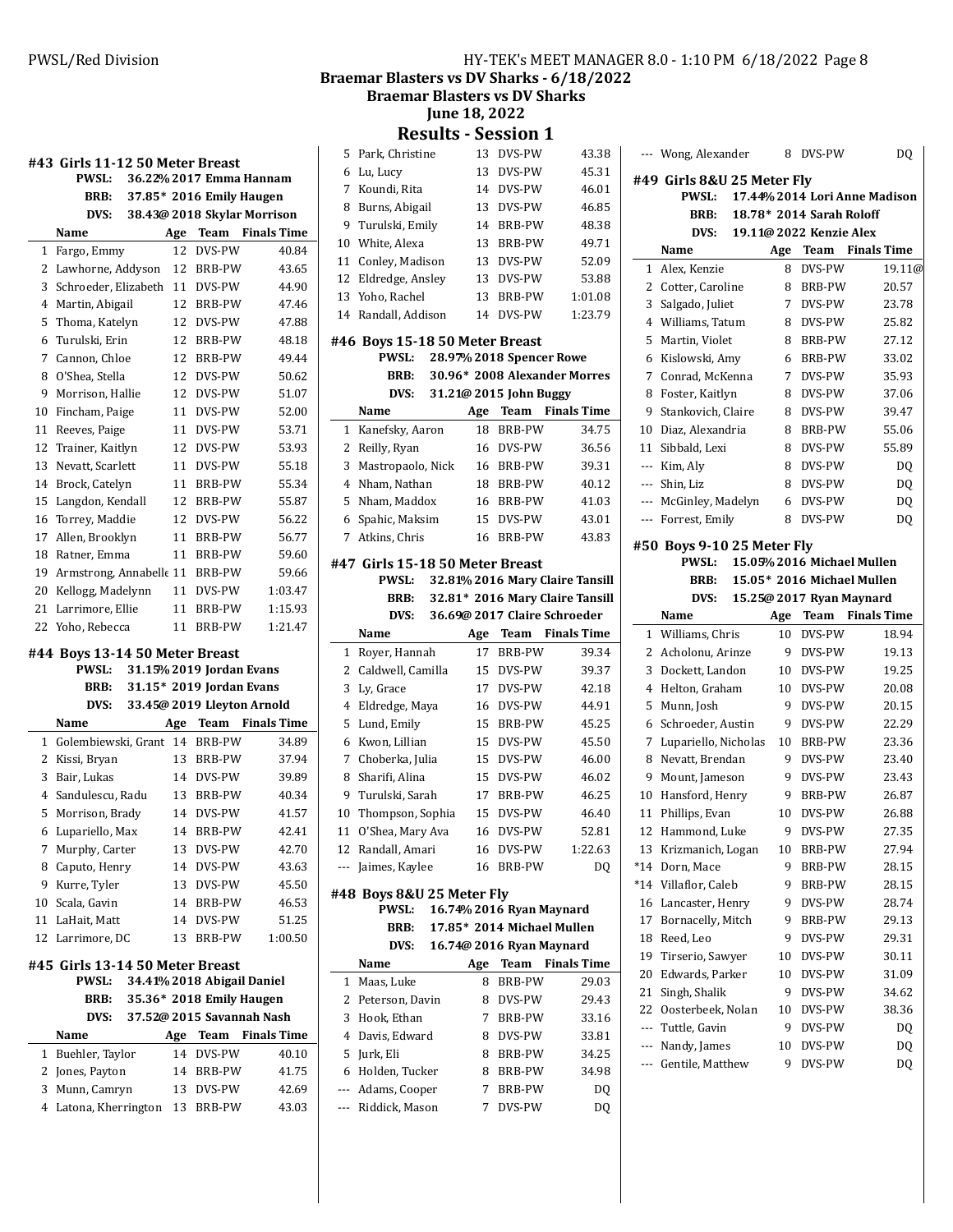Braemar Blasters vs DV Sharks - 6/18/2022

PWSL: 26.90% 2013 Sam Pomajevich

**Braemar Blasters vs DV Sharks** 

**June 18, 2022**

**Results - Session 1** 

|                          | #51  Girls 9-10 25 Meter Fly |     |                           |                                |          | #54 Boys 13-14 50 Meter Fly   |                 |     |            |
|--------------------------|------------------------------|-----|---------------------------|--------------------------------|----------|-------------------------------|-----------------|-----|------------|
|                          | <b>PWSL:</b>                 |     | 15.01% 2014 Aris Runnels  |                                |          | <b>PWSL:</b>                  | 26.90% 2013 Sa  |     |            |
|                          | BRB:                         |     | 16.18* 2016 Sarah Roloff  |                                |          | BRB:                          | 27.03* 2018 La  |     |            |
|                          | DVS:                         |     | 16.13@ 2018 Olivia Ahearn |                                |          | DVS:                          | 28.32@ 2021 Ca  |     |            |
|                          | Name                         | Age |                           | <b>Team</b> Finals Time        |          | Name                          |                 | Age | Teal       |
|                          | 1 Shin, Diane                |     | 10 DVS-PW                 | 18.38                          |          | 1 O'Shea, Calum               |                 | 14  | DVS-       |
|                          | 2 Elam, Peyton               |     | 9 DVS-PW                  | 19.18                          |          | 2 Golembiewski, Grant 14 BRB  |                 |     |            |
|                          | 3 Brown, Tori                |     | 10 DVS-PW                 | 19.59                          |          | 3 Bair, Lukas                 |                 |     | 14 DVS-    |
|                          | 4 Mason, Layla               |     | 10 BRB-PW                 | 20.92                          |          | 4 Sandulescu, Radu            |                 |     | 13 BRB     |
|                          | 5 Barna, Morgan              |     | 10 DVS-PW                 | 20.96                          |          | 5 Hadsall, Tanner             |                 |     | 13 BRB     |
|                          | 6 Yelverton, Samantha        |     | 9 DVS-PW                  | 21.63                          |          | 6 Kissi, Bryan                |                 |     | 13 BRB     |
|                          | 7 Kislowski, Mia             | 9   | BRB-PW                    | 21.78                          | 7        | Morrison, Brady               |                 |     | 14 DVS-    |
|                          | 8 Bonnaure, Alex             |     | 9 DVS-PW                  | 22.08                          | 8        | Caputo, Henry                 |                 | 14  | DVS-       |
|                          | 9 Lawhorne, Laney            |     | 9 BRB-PW                  | 23.19                          |          | 9 Jurk, Evan                  |                 | 14  | <b>BRB</b> |
|                          | 10 Korkos, Alexandra         |     | 9 BRB-PW                  | 24.70                          | $---$    | Nelson, Ethan                 |                 | 14  | DVS-       |
|                          | 11 Wesol, Quinn              | 10  | BRB-PW                    | 28.15                          |          | #55 Girls 13-14 50 Meter Fly  |                 |     |            |
|                          | 12 Yoho, Sarah               | 9   | BRB-PW                    | 39.06                          |          | <b>PWSL:</b>                  | 28.62% 2018 Ar  |     |            |
| $\overline{\phantom{a}}$ | Reeves, Vera                 | 9   | DVS-PW                    | DQ                             |          | BRB:                          | 30.31* 2019 Sie |     |            |
|                          | #52 Boys 11-12 50 Meter Fly  |     |                           |                                |          | DVS:                          | 30.53@ 2014 Say |     |            |
|                          | <b>PWSL:</b>                 |     |                           | 29.72% 2011 Sam Pomajevich     |          | Name                          |                 | Age | Tea        |
|                          | BRB:                         |     | 30.76* 2018 Jordan Evans  |                                |          | 1 van Waesberghe, Isab 14 BRB |                 |     |            |
|                          | DVS:                         |     | 32.02@ 2019 Ryan Maynard  |                                |          | 2 Munn, Camryn                |                 |     | 13 DVS-    |
|                          | Name                         | Age | Team                      | <b>Finals Time</b>             |          | 3 Arnold, Lucy                |                 |     | 14 DVS-    |
|                          | 1 O'Shea, Finn               |     | 12 DVS-PW                 | 36.46                          |          | 4 McKennett, Lexie            |                 | 13  | <b>BRB</b> |
|                          | 2 Lupariello, Zach           |     | 11 BRB-PW                 | 38.40                          | 5.       | Ly, Maggie                    |                 | 14  | DVS-       |
|                          | 3 Bonura, Mateo              | 12  | BRB-PW                    | 39.81                          |          | 6 Koundi, Rita                |                 | 14  | DVS-       |
|                          | 4 Sherman, Liam              |     | 12 DVS-PW                 | 44.70                          | 7        | Shin, Alice                   |                 | 13  | DVS-       |
|                          | 5 Rohrbach, Bryce            |     | 12 DVS-PW                 | 45.25                          | 8        | Cloonan, Molly                |                 | 13  | <b>BRB</b> |
|                          | 6 Wilson, Brett              |     | 12 DVS-PW                 | 51.30                          |          |                               |                 |     |            |
|                          | 7 Munn, Zachary              |     | 11 DVS-PW                 | 54.65                          |          | #56 Boys 15-18 50 Meter Fly   |                 |     |            |
|                          | 8 Nham, Landon               |     | 11 BRB-PW                 | 55.00                          |          | <b>PWSL:</b>                  | 24.69% 2021 La  |     |            |
|                          | 9 Begley, Mac                |     | 11 DVS-PW                 | 1:00.02                        |          | <b>BRB:</b>                   | 25.50* 2016 Wi  |     |            |
| ---                      | Whitlock, Crosby             | 11  | DVS-PW                    | DQ                             |          | DVS:                          | 26.26@ 2016 Jol |     |            |
|                          | --- Cataldo, John            |     | 11 DVS-PW                 | DQ                             |          | Name                          |                 | Age | Tea        |
|                          |                              |     |                           |                                |          | 1 Martins, Alexander          |                 | 16  | <b>BRB</b> |
|                          | #53 Girls 11-12 50 Meter Fly |     |                           |                                |          | 2 Marin, Jake                 |                 | 18  | <b>BRB</b> |
|                          | <b>PWSL:</b>                 |     | 30.55% 2017 Camille Spink |                                |          | 3 Reilly, Ryan                |                 | 16  | DVS-       |
|                          | BRB:                         |     |                           | 30.76* 2018 Sienna Golembiewsl |          | 4 McCombs, Dominic            |                 | 17  | <b>BRB</b> |
|                          | DVS:                         |     |                           | 31.88@ 2013 Savannah Nash      | 5        | Davisson, Evan                |                 | 17  | <b>BRB</b> |
|                          | Name                         | Age | Team                      | <b>Finals Time</b>             |          | 6 Kanefsky, Aaron             |                 | 18  | <b>BRB</b> |
|                          | 1 Edwards, Amelia            | 12  | DVS-PW                    | 34.88                          | 7        | Roloff, Luke                  |                 | 15  | <b>BRB</b> |
| 2                        | Schroeder, Elizabeth         | 11  | DVS-PW                    | 38.70                          | 8        | Jurk, Ethan                   |                 | 16  | <b>BRB</b> |
| 3                        | Elam, Morgan                 | 12  | DVS-PW                    | 40.47                          | 9        | Spahic, Maksim                |                 | 15  | DVS-       |
| 4                        | O'Shea, Stella               | 12  | DVS-PW                    | 41.40                          | 10       | Latona, Ryder                 |                 | 16  | <b>BRB</b> |
| 5                        | Mount, Lexi                  | 12  | DVS-PW                    | 45.56                          | 11       | Treadwell, Diego              |                 | 15  | <b>BRB</b> |
| 6                        | Miller, Quinn                | 11  | DVS-PW                    | 46.18                          |          | 12 Shaffer, Ryan              |                 | 16  | <b>BRB</b> |
| 7                        | Kislowski, Ashley            | 12  | BRB-PW                    | 46.83                          |          | 13 Atkins, Chris              |                 | 16  | <b>BRB</b> |
| 8                        | Dorn, Teagan                 | 12  | BRB-PW                    | 51.47                          |          | 14 Cloonan, Jesse             |                 | 15  | <b>BRB</b> |
| 9                        | Burton, Grace                | 12  | BRB-PW                    | 51.65                          |          | 15 Royer, Brady               |                 | 15  | <b>BRB</b> |
| 10                       | Maas, Madeleine              | 11  | BRB-PW                    | 56.25                          |          | 16 Jerde, Evan                |                 | 15  | <b>BRB</b> |
|                          | 11 Lane, Kayleigh            | 12  | DVS-PW                    | 56.81                          | $\cdots$ | Choberka, John                |                 | 15  | DVS-       |
| 12                       | Diaz, Elizabeth              | 11  | BRB-PW                    | 58.15                          |          |                               |                 |     |            |
|                          | 13 Mack, Olivia              | 11  | BRB-PW                    | 58.32                          |          |                               |                 |     |            |

14 Tekampe, Leah 11 DVS-PW 1:17.82

|             | BRB:                             |    |                             | 27.03* 2018 Landon Gentry        |
|-------------|----------------------------------|----|-----------------------------|----------------------------------|
|             | DVS:                             |    | 28.32@ 2021 Calum O'Shea    |                                  |
|             | Name                             |    |                             | Age Team Finals Time             |
| $\mathbf 1$ | O'Shea, Calum                    | 14 | DVS-PW                      | 28.90                            |
|             | 2 Golembiewski, Grant            |    | 14 BRB-PW                   | 29.51                            |
| 3           | Bair, Lukas                      | 14 | DVS-PW                      | 33.74                            |
| 4           | Sandulescu, Radu                 | 13 | BRB-PW                      | 34.21                            |
| 5           | Hadsall, Tanner                  | 13 | BRB-PW                      | 34.65                            |
| 6           | Kissi, Bryan                     | 13 | BRB-PW                      | 36.02                            |
| 7           | Morrison, Brady                  | 14 | DVS-PW                      | 36.22                            |
| 8           | Caputo, Henry                    | 14 | DVS-PW                      | 37.69                            |
| 9           | Jurk, Evan                       | 14 | BRB-PW                      | 43.58                            |
| ---         | Nelson. Ethan                    | 14 | DVS-PW                      | DQ                               |
|             |                                  |    |                             |                                  |
|             | #55 Girls 13-14 50 Meter Fly     |    |                             |                                  |
|             | PWSL: 28.62% 2018 Aris Runnels   |    |                             |                                  |
|             | <b>BRB:</b>                      |    |                             | 30.31* 2019 Sienna Golembiews    |
|             |                                  |    |                             | DVS: 30.53@ 2014 Savannah Nash   |
|             | Name                             |    |                             | Age Team Finals Time             |
|             | 1 van Waesberghe, Isab 14 BRB-PW |    |                             | 32.19                            |
| 2           | Munn, Camryn                     | 13 | DVS-PW                      | 34.96                            |
| 3           | Arnold, Lucy                     | 14 | DVS-PW                      | 35.28                            |
|             | 4 McKennett, Lexie               | 13 | BRB-PW                      | 38.52                            |
|             | 5 Ly, Maggie                     | 14 | DVS-PW                      | 40.94                            |
|             | 6 Koundi, Rita                   | 14 | DVS-PW                      | 41.43                            |
|             | 7 Shin, Alice                    | 13 | DVS-PW                      | 43.50                            |
| 8           | Cloonan, Molly                   | 13 | BRB-PW                      | 49.52                            |
|             | #56 Boys 15-18 50 Meter Fly      |    |                             |                                  |
|             | PWSL:                            |    |                             | 24.69% 2021 Landon Gentry        |
|             |                                  |    |                             | BRB: 25.50* 2016 Will Cumberland |
|             |                                  |    | DVS: 26.26@ 2016 John Buggy |                                  |
|             | Name                             |    |                             | Age Team Finals Time             |
| 1           | Martins, Alexander               | 16 | BRB-PW                      | 28.83                            |
| 2           | Marin, Jake                      | 18 | BRB-PW                      | 30.02                            |
| 3           | Reilly, Ryan                     | 16 | DVS-PW                      | 30.84                            |
|             | 4 McCombs, Dominic               | 17 | BRB-PW                      | 32.58                            |
| 5           | Davisson, Evan                   | 17 | BRB-PW                      | 32.62                            |
| 6           | Kanefsky, Aaron                  | 18 | BRB-PW                      | 33.53                            |
| 7           | Roloff, Luke                     | 15 | <b>BRB-PW</b>               | 34.03                            |
| 8           | Jurk, Ethan                      | 16 | BRB-PW                      | 34.59                            |
| 9           | Spahic, Maksim                   | 15 | DVS-PW                      | 34.66                            |
| 10          | Latona, Ryder                    | 16 | BRB-PW                      | 36.13                            |
| 11          | Treadwell, Diego                 | 15 | BRB-PW                      | 37.71                            |
| 12          | Shaffer, Ryan                    | 16 | BRB-PW                      | 37.93                            |
| 13          | Atkins, Chris                    | 16 | BRB-PW                      | 38.00                            |
| 14          | Cloonan, Jesse                   | 15 | BRB-PW                      | 42.38                            |
| 15          | Royer, Brady                     | 15 | BRB-PW                      | 42.52                            |
| 16          | Jerde, Evan                      | 15 | BRB-PW                      | 44.28                            |
| ---         | Choberka, John                   | 15 | DVS-PW                      | DQ                               |
|             |                                  |    |                             |                                  |

**#57 Girls 15-18 50 Meter Fly PWSL:** 27.75% 2021 Aris Runnels **BRB:** 29.35\* 2016 Mary Claire Tansill **DVS:** 29.31@ 2017 Savannah Nash **Name Age** Team Finals Time

| 2.                                                                           |                                           |                 |           |                    |  |  |
|------------------------------------------------------------------------------|-------------------------------------------|-----------------|-----------|--------------------|--|--|
|                                                                              | Golsen, Sarah                             | 17              | DVS-PW    | 32.39              |  |  |
|                                                                              | 3 Korkos, Christina                       |                 | 15 BRB-PW | 33.59              |  |  |
| 4                                                                            | Ly, Grace                                 |                 | 17 DVS-PW | 33.88              |  |  |
|                                                                              | 5 Korkos, Anna                            |                 | 16 BRB-PW | 35.66              |  |  |
| 6                                                                            | Ha, Irene                                 |                 | 15 BRB-PW | 37.94              |  |  |
| 7                                                                            | Martin, Lindsay                           | 18              | BRB-PW    | 39.21              |  |  |
|                                                                              | 8 Choberka, Eva                           |                 | 17 DVS-PW | 39.32              |  |  |
| 9                                                                            | Eldredge, Maya                            |                 | 16 DVS-PW | 40.16              |  |  |
|                                                                              | 10 Kwon, Lillian                          |                 | 15 DVS-PW | 41.64              |  |  |
|                                                                              | 11 Barrett, Anya                          |                 | 17 BRB-PW | 42.58              |  |  |
|                                                                              | 12 Barber, Maddie                         |                 | 16 BRB-PW | 43.03              |  |  |
|                                                                              | 13 Freedman, Kyleigh                      | 18              | BRB-PW    | 46.28              |  |  |
|                                                                              | 14 Jerde, Alexis                          | 17              | BRB-PW    | 48.65              |  |  |
|                                                                              | 15 Lund, Emily                            | 15 <sup>2</sup> | BRB-PW    | 48.90              |  |  |
| #58 Boys 8&U 100 Meter Free Relay<br>PWSL: 1:11.25% 2016 Dominion Valley Sha |                                           |                 |           |                    |  |  |
|                                                                              | B Rohrbach, H Caputo, W OShea, R Maynard  |                 |           |                    |  |  |
|                                                                              | BRB: 1:13.65* 2013 Braemar Blasters       |                 |           |                    |  |  |
|                                                                              | L Grant, C Adrian, M Santee, R Beckman    |                 |           |                    |  |  |
|                                                                              | DVS: 1:11.25@ 2016 Dominion Valley Sha    |                 |           |                    |  |  |
|                                                                              | B Rohrbach, H Caputo, W O'Shea, R Maynard |                 |           |                    |  |  |
|                                                                              | Team                                      |                 | Relay     | <b>Finals Time</b> |  |  |

|   | теанн             | reiav          | гшать гипе              |
|---|-------------------|----------------|-------------------------|
| 1 | <b>BRB-PW</b>     | A              | 1:26.69                 |
|   | Hook, Ethan 7     |                | Brown, Tucker 8         |
|   | Maas, Luke 8      | Jurk, Eli 8    |                         |
|   | 2 DVS-PW          | A              | 1:31.00                 |
|   | Burke, Brady 8    | Alex, Colton 6 |                         |
|   | Duvall, Preston 8 |                | Peterson, Davin 8       |
| 3 | BRB-PW            | R              | 1:51.53                 |
|   | Plummer, Owen 8   |                | Adams, Cooper 7         |
|   | Cannon, Cam 8     |                | van Waesberghe, Luca ". |
| 4 | BRB-PW            | C              | 2:01.21                 |
|   | Haugen, Lars 7    | Lund, Ben 8    |                         |
|   | Dukes, Zane 7     |                | Sandulescu, Nikolas 7   |
|   | 5 DVS-PW          | R              | 2:07.08                 |
|   | Riddick, Mason 7  |                | Davis, Edward 8         |
|   | Wong, Alexander 8 |                | Bonnaure, Grant 6       |
| 6 | BRB-PW            | D              | 2:26.33                 |
|   | Yoho, Jesse 8     | Maas, Jacob 5  |                         |
|   | Immediato, Sean 8 |                | Larrimore, Henry 7      |
|   |                   |                |                         |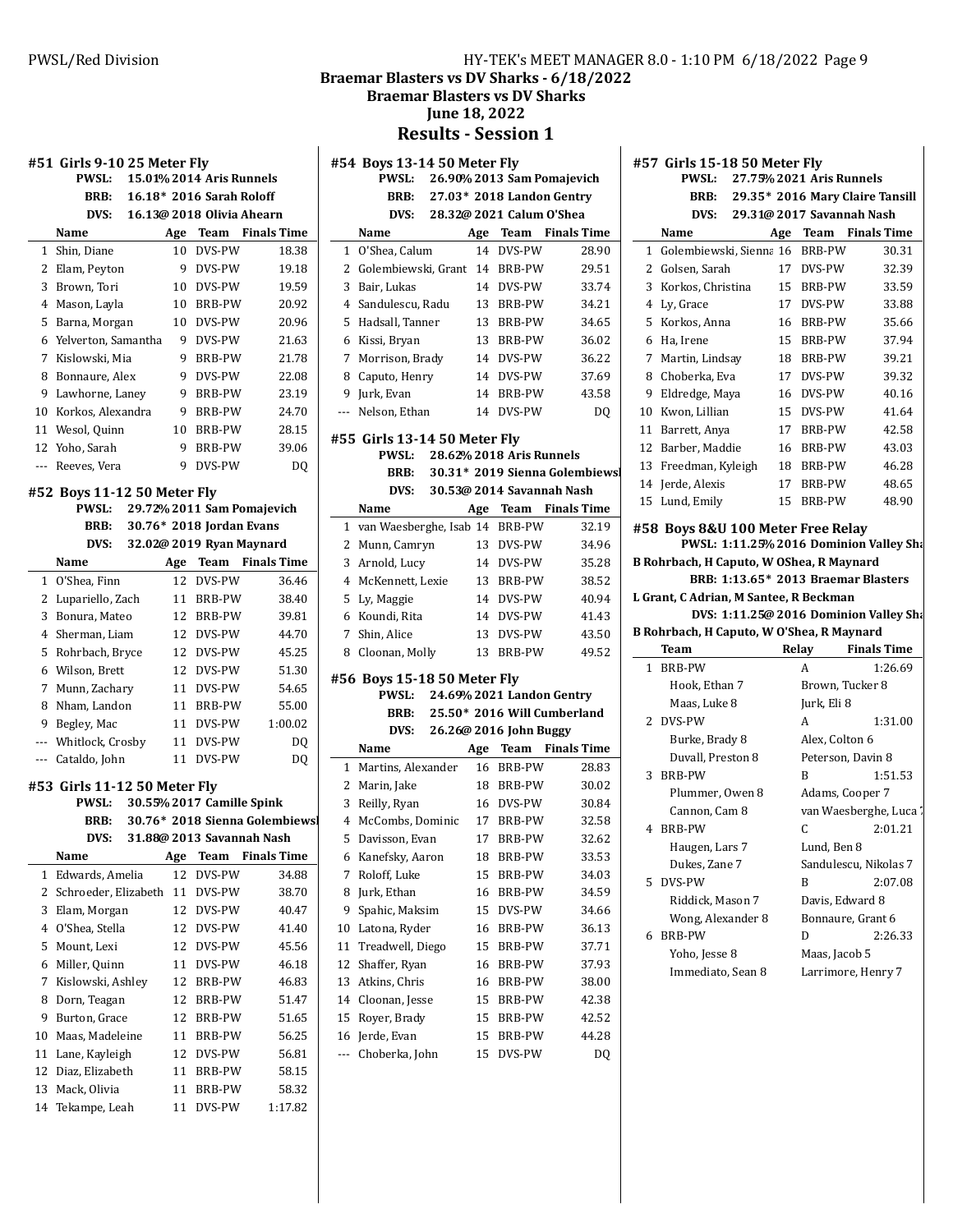#### **#59 Girls 8&U 100 Meter Free Relay PWSL: 1:13.87 2007 % Victory Lakes 2007**

**L Wiecki, O Nitowski, N Smith, M Finley BRB: 1:19.24\* 2014 Braemar Blasters** 

**E** Cole, K Creswick, K Gardziel, S Roloff

```
DVS: 1:16.40@ 2012 Dominion Valley Sharks
```
P Meyer, E Morris, B Sheahan, A Lambert **Team** Relay Finals Time

|    | теаш                 | REIAY          | гшаіз і шіс          |
|----|----------------------|----------------|----------------------|
|    | 1 DVS-PW             | A              | 1:22.45              |
|    | Mount, Harper 7      |                | Williams, Tatum 8    |
|    | Salgado, Juliet 7    | Alex, Kenzie 8 |                      |
| 2. | <b>BRB-PW</b>        | A              | 1:31.57              |
|    | Rojas, Bianca 8      |                | Martin, Violet 8     |
|    | Kislowski, Amy 6     |                | Cotter, Caroline 8   |
|    | 3 DVS-PW             | R              | 1:44.52              |
|    | Morrison, Sienna 7   |                | Foster, Kaitlyn 8    |
|    | Conrad, McKenna 7    | Shin, Liz 8    |                      |
|    | 4 DVS-PW             | C              | 2:01.63              |
|    | Stankovich, Claire 8 | Kim, Aly 8     |                      |
|    | Forrest, Emily 8     |                | McGinley, Madelyn 6  |
| 5. | BRB-PW               | R              | 2:49.28              |
|    | Diaz, Alexandria 8   |                | Carrasco, Molly 8    |
|    | Keough, Quinn 6      |                | Immediato, Olivia 8  |
| 6  | BRB-PW               | C              | 3:05.79              |
|    | Matthews, Grace 5    |                | Treadwell, Araceli 8 |
|    | Monaco, Madeleine 8  |                | Grupposo, Sofia 8    |
|    |                      |                |                      |

**#60 Boys 9-10 100 Meter Free Relay**

**PWSL: 1:00.59% 2016 Braemar Blasters** 

**J Evans, M Santee, A Martins, M Mullen** 

```
BRB: 1:00.59* 2016 Braemar Blasters
J Evans, M Santee, A Martins, M Mullen
```
**DVS: 1:01.28@ 2017 Dominion Valley Sharks** 

**R Maynard, H Cho, C Woodson, W O'Shea**

|              | Team                 | Relay | <b>Finals Time</b>      |
|--------------|----------------------|-------|-------------------------|
| $\mathbf{1}$ | DVS-PW               | A     | 1:07.95                 |
|              | Williams, Chris 10   |       | Acholonu, Arinze 9      |
|              | Munn, Josh 9         |       | Dockett, Landon 10      |
|              | 2 DVS-PW             | R     | 1:14.97                 |
|              | Helton, Graham 10    |       | Schroeder, Austin 9     |
|              | Tekampe, Aaron 9     |       | Mount, Jameson 9        |
| 3            | BRB-PW               | A     | 1:19.50                 |
|              | Bornacelly, Mitch 9  |       | Lupariello, Nicholas 10 |
|              | Hansford, Henry 9    |       | Dorn, Mace 9            |
|              | 4 DVS-PW             | C     | 1:24.97                 |
|              | Hammond, Luke 9      |       | Moynihan, Quinn 9       |
|              | Phillips, Evan 10    |       | Nevatt, Brendan 9       |
| 5.           | <b>BRB-PW</b>        | R     | 1:28.27                 |
|              | Turner, Jax 9        |       | Shaffer, Ian 10         |
|              | Krizmanich, Logan 10 |       | Villaflor, Caleb 9      |
|              | 6 DVS-PW             | D     | 1:29.32                 |
|              | Gentile, Zachary 10  |       | Edwards, Parker 10      |
|              | Sharifi, Amir 9      |       | Burns, Cooper 10        |
| 7            | <b>BRB-PW</b>        | C     | 1:46.26                 |
|              | Scala, Carsen 9      |       | Buesseler, Liam 10      |
|              | Tadlock, Bentley 9   |       | Royer, Austin 9         |
|              |                      |       |                         |

```
Braemar Blasters vs DV Sharks - 6/18/2022
      Braemar Blasters vs DV Sharks
             June 18, 2022
          Results - Session 1
```
**#61 Girls 9-10 100 Meter Free Relay** PWSL: 1:02.14% 2014 Kingsbrooke Sea Lio **M** Wong, A Daniel, K Benton, A Kotter **BRB: 1:05.46\* 2015 Braemar Blasters** 

**M** Jordan, S Roloff, A Conway, D Palenscar **DVS: 1:05.14@ 2011 Dominion Valley Sharks** 

**K** Kooshian, C Peny, E Whitaker, S Nash

|              | Team                  | Relay | <b>Finals Time</b>   |
|--------------|-----------------------|-------|----------------------|
| $\mathbf{1}$ | DVS-PW                | А     | 1:10.34              |
|              | Shin, Diane 10        |       | Brown, Tori 10       |
|              | Elam, Peyton 9        |       | Sosinski, Hailey 9   |
|              | 2 BRB-PW              | A     | 1:10.69              |
|              | Jurk, Emily 10        |       | Mason, Layla 10      |
|              | Korkos, Alexandra 9   |       | Martin, Charlotte 10 |
|              | 3 DVS-PW              | B     | 1:11.97              |
|              | Acholonu, Deze 10     |       | McGinley, Brooklyn 9 |
|              | Barna, Morgan 10      |       | Woodward, Madison 10 |
|              | 4 BRB-PW              | B     | 1:17.87              |
|              | Fernandez-Deza Moran  |       | Adams, Madison 10    |
|              | Quick, Carlie 10      |       | Lawhorne, Laney 9    |
|              | 5 BRB-PW              | C     | 1:22.38              |
|              | Wesol, Quinn 10       |       | Pierce, Addisyn 10   |
|              | Kislowski, Mia 9      |       | Lund, Katelyn 10     |
|              | 6 DVS-PW              | C     | 1:26.44              |
|              | Yelverton, Samantha 9 |       | Batelka, Michaela 10 |
|              | Reeves, Vera 9        |       | Bonnaure, Alex 9     |
| 7            | <b>BRB-PW</b>         | D     | 1:32.62              |
|              | Langdon, Reagan 10    |       | Soza, Kalia 10       |
|              | Yoho, Sarah 9         |       | Cannon, Olivia 9     |

**#62 Boys 11-12 100 Meter Free Relay PWSL:** 53.47% 2016 Piedmont Tsunamis **J** Poleto, T Drescher, R Barshow, M Pianoto **BRB:** 53.90\* 2016 Braemar Blasters **R Beckman, T Martins, N Nham, L Gentry**

**DVS:** 54.70@ 2019 Dominion Valley Sha **R Maynard, H Cho, C Woodson, W O'Shea**

|    | Team                 | Relay | <b>Finals Time</b>    |
|----|----------------------|-------|-----------------------|
|    | 1 BRB-PW             | A     | 1:01.25               |
|    | Lupariello, Zach 11  |       | Mamon, Luke 12        |
|    | Hansford, Oliver 12  |       | Bonura, Mateo 12      |
|    | 2 DVS-PW             | A     | 1:02.53               |
|    | Rohrbach, Bryce 12   |       | Sherman, Liam 12      |
|    | Wilson, Brett 12     |       | O'Shea, Finn 12       |
| 3  | BRB-PW               | R     | 1:08.57               |
|    | Cauthen, Nicholas 12 |       | Danforth, Jameson 12  |
|    | Murray, Wyatt 12     |       | Nham, Landon 11       |
|    | 4 DVS-PW             | R     | 1:14.28               |
|    | Kurre, Brayden 11    |       | Nandy, Christopher 12 |
|    | Begley, Mac 11       |       | Munn, Zachary 11      |
| 5. | <b>BRB-PW</b>        | C     | 1:19.22               |
|    | Immediato, Jack 12   |       | Castillo, Gio 12      |
|    | Matthews, Connor 11  |       | Hoffower, Landon 11   |
|    | 6 DVS-PW             | C     | 1:21.78               |
|    | Young, Aaron 11      |       | Cataldo, John 11      |
|    | Conley, Sean 11      |       | Moran, Mason 12       |

| 7 DVS-PW           | D | 1:33.0              |
|--------------------|---|---------------------|
| Salgado, Austin 11 |   | Whitlock, Crosby 11 |
| Reed, Robby 11     |   | LaHait, Brendan 11  |

**#63 Girls 11-12 100 Meter Free Relay PWSL: 56.33 2017 % Sudley D** Palenscar S Chierico M Pennefather J Cornwell

1:33.06

**BRB:** 57.14\* 2016 Braemar Blasters

**D Palenscar, J Mastropaolo, C Dunaway, E Haugen DVS:** 58.08@ 2018 Dominion Valley Sha

**S Morrison, V Pickeral, M Lambert, A Sawwa**

| Team                   | Relay | <b>Finals Time</b>      |
|------------------------|-------|-------------------------|
| DVS-PW<br>$\mathbf{1}$ | A     | 1:01.08                 |
| Fargo, Emmy 12         |       | Schroeder, Elizabeth 11 |
| Elam, Morgan 12        |       | Edwards, Amelia 12      |
| 2 BRB-PW               | A     | 1:03.33                 |
| Lawhorne, Addyson 12   |       | Martin, Abigail 12      |
| Lovell, Ella 11        |       | Korkos, Effie 12        |
| 3 DVS-PW               | R     | 1:06.78                 |
| O'Shea, Stella 12      |       | Thoma, Katelyn 12       |
| Walker, Mikayla 11     |       | Mount, Lexi 12          |
| 4 DVS-PW               | C     | 1:08.15                 |
| Miller, Quinn 11       |       | Fincham, Paige 11       |
| Nevatt, Scarlett 11    |       | Morrison, Hallie 12     |
| 5 BRB-PW               | B     | 1:11.08                 |
| Kislowski, Ashley 12   |       | Allen, Brooklyn 11      |
| Ratner, Emma 11        |       | Dorn, Teagan 12         |
| 6 BRB-PW               | C     | 1:13.23                 |
| Mack, Olivia 11        |       | Langdon, Kendall 12     |
| Maas, Madeleine 11     |       | Burton, Grace 12        |
| DVS-PW<br>7            | D     | 1:13.37                 |
| Reeves, Paige 11       |       | Torrey, Maddie 12       |
| Sherman, London 11     |       | Trainer, Kaitlyn 12     |
| BRB-PW<br>8            | D     | 1:15.59                 |
| Cannon, Chloe 12       |       | Turulski, Erin 12       |
| Diaz, Elizabeth 11     |       | Armstrong, Annabelle 1  |

**#64 Boys 13-14 200 Meter Free Relay PWSL: 1:46.12 2021 % SUDLEY SWIM TEAM N Chierico, N Luevano, L Craft, A Grocholski BRB: 1:46.38\* 2018 Braemar Blasters N Nham, S Cloutier, R Beckman, L Gentry DVS: 1:54.55@ 2017 Dominion Valley Sharks C Cho, Z Kwon, N Davis, E Chi Team** Relay Finals Time 1 BRB-PW A 1:53.62 Golembiewski, Grant 14 Hadsall, Tanner 13 Kissi, Bryan 13 Ha, Elliot 13 2 DVS-PW A 1:55.85 Bair, Lukas 14 Murphy, Carter 13 Caputo, Henry 14 O'Shea, Calum 14 3 BRB-PW B 2:12.06 Kislowski, Michael 14 Jurk, Evan 14

| NISIOWSKI, MICHAEL 14 | jurk, Evall 14     |  |
|-----------------------|--------------------|--|
| Sandulescu, Radu 13   | Lupariello, Max 14 |  |
| 4 DVS-PW              | 2:18.00<br>B       |  |
| Kurre, Tyler 13       | LaHait, Matt 14    |  |
| Nelson, Ethan 14      | Morrison, Brady 14 |  |
|                       |                    |  |

PWSL/Red Division HY-TEK's MEET MANAGER 8.0 - 1:10 PM 6/18/2022 Page 10